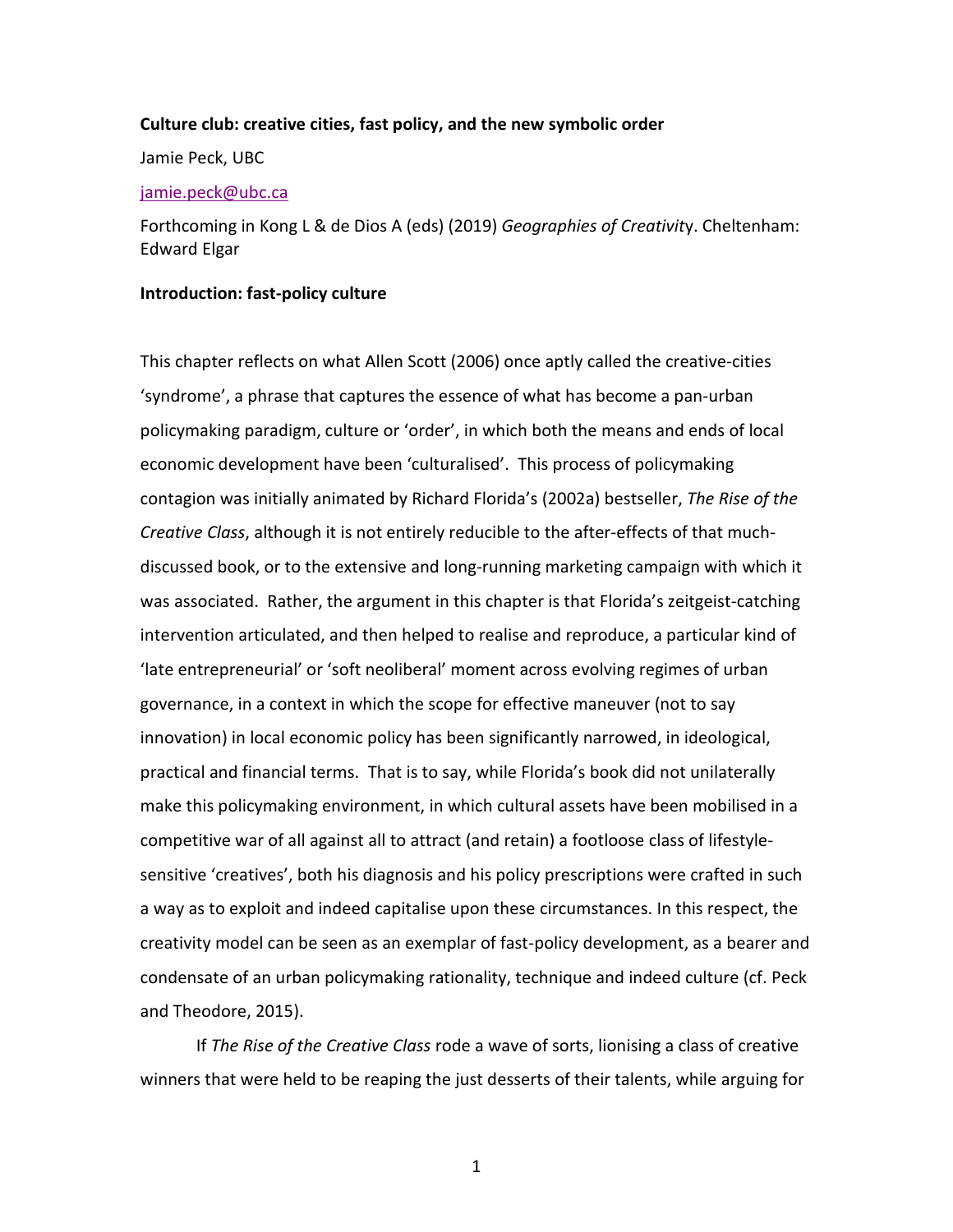a realignment of public policies (and public subsidies) in their favour, Florida's most recent book, *The New Urban Crisis* (Florida, 2017) has been widely read as something between a climb down, a recalibration and a confession (DePillis, 2016; Dorling, 2017; Bures, 2017; Brook, 2017; Renn, 2017; Wetherell, 2017). Who could possibly have known, the author now asks, that the celebrated 'return to the city' of tech-era professionals, taste makers and talent workers would have been associated with a tangle of negative externalities, like spiraling socioeconomic divides, over-inflated housing markets and unchecked gentrification? Setting aside for the moment the fact that these entirely predictable (side?) effects were actually predicted, and quite widely, there is some truth in the defence that 'to tar Florida with the ills of the knowledge economy is like blaming Thomas Friedman for the problems of globalization just because he wrote *The World Is Flat'* (Renn, 2017: 1). Again, the Florida phenomenon did not unilaterally create the late-neoliberal policy environment that it would cleverly exploit and then comprehensively inhabit. It went from an edgy idea to an everyday artifact, if not a policymaking cliché, not by being revolutionary or earth-changing (of course), but by *conforming*, having been expressly designed, purposefully circulated and proactively consumed as a travelling technology and seductive script for culturaleconomic governance. 'Traveling policy, like globalization [itself], is nothing new', Catherine Kingfisher (2013: 11) has written, 'nevertheless, it has been accelerating in recent decades to such an extent that it is now ubiquitous, almost mundane'. Made in a different context, this argument very much applies to creativity policies, which have become almost trivially commonplace— retrofitted, adapted and translated as they have been to a bewilderingly wide range of urban contexts, from small towns to global cities. What once seemed like a cutting-edge, culturally-edgy development model has since become almost numbingly ordinary; its traces all over the place, it has become normalised. Rather like that of Thomas Friedman, one might say, Florida's achievement was to produce an ur-text for this late-neoliberal urban moment, exploiting the format of social-scientific disclosure to present what could otherwise be read as something between a lifestyle guide and a policymaking manual.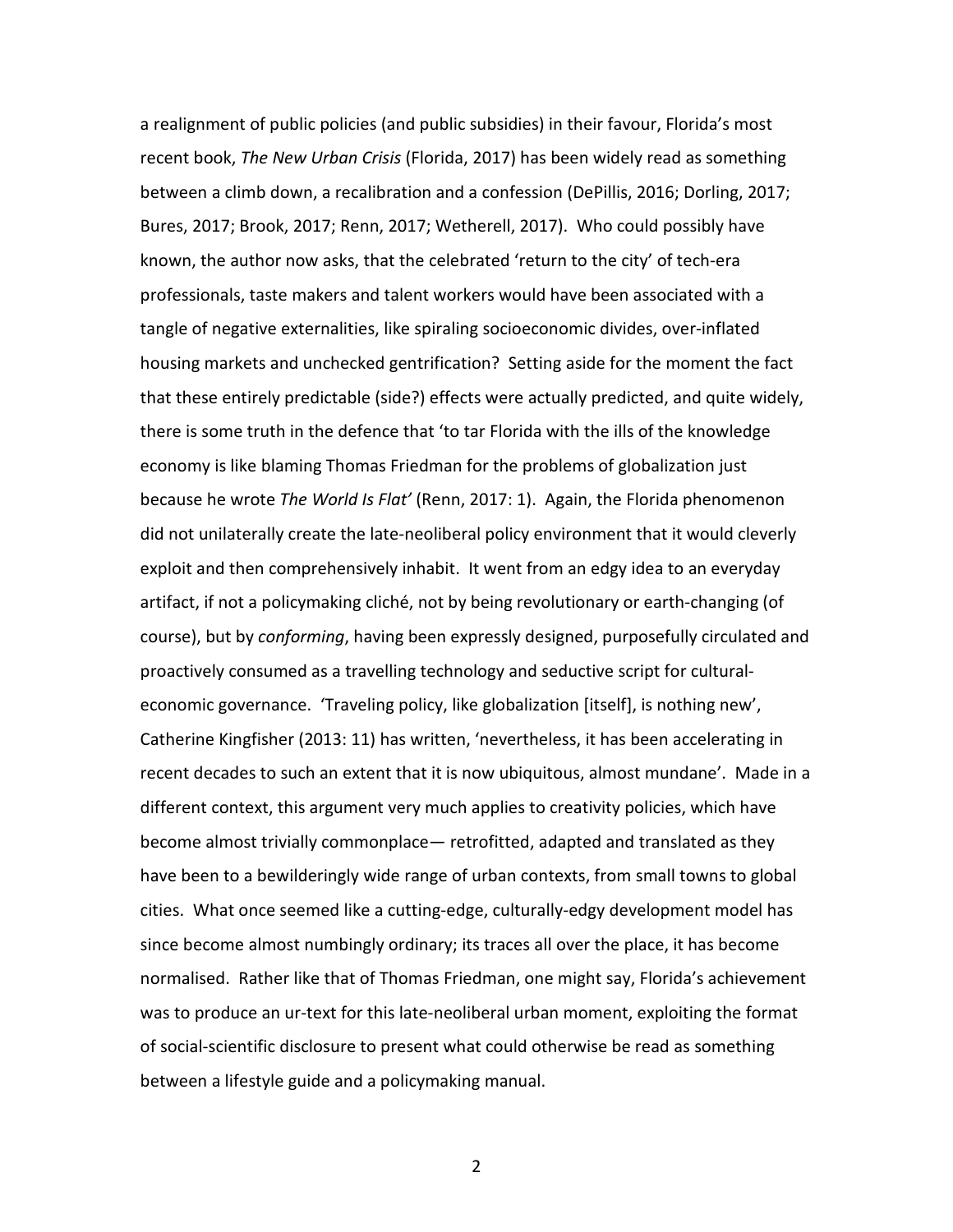The policymaking fix, it has to be said, was an alluringly simple one. Relatively modest, locally targeted and 'eventised' interventions, consistent with a climate of accelerating gentrification, social inequality and competitive insecurities, were not only sanctioned but sanctified in the creative-cities script, which has since been instrumental in legitimising, sanitising and reproducing these conditions, even if they were not of the project's own making. In this sense, impact of *The Rise of the Creative Class* can be read as a banal affirmation of the performativity thesis, since the world of urban policymaking has been at least partly remade in its reflected, affirmative image. With requisite irony, Florida's book was knowingly, if artfully, positioned as a critique of what had become a deeply entrenched orthodoxy in the field of urban economic development, 1990s style, based on smokestack-chasing, corporate subsidisation and the mobilisation of urban spectacles, subsequently to inherit this very mantle, as a nearhegemonic and common-sense mode of culturally inflected urban competition (Harvey, 1989; Peck, 2014). Florida himself would be duly anointed as urban policy's most 'charismatic economic-development troubadour' (MacGillis, 2010: 13), a role in which he has revelled, even after changing his tune on culture, creativity and 'crisis' (Brook, 2017; Bures, 2017; Florida, 2017).

The creative-cities syndrome reveals something quite telling about the fastpolicy market that has emerged in recent years around the urban-solutions industry. Policies that travel far and wide do not necessarily do so because they are 'functional' because they do just what it says on the can—although of course they must sustain that appearance. Instead, some of the features that fast policies, pervasive fixes, and winning formulas will frequently share, in this context, include the following … They will often travel farthest and fastest when they affirm, or only marginally recalibrate, prevailing values. (And all the better if they can work within existing political, resource and institutional constraints.) They will be especially appealing if they facilitate some kind of renewal, or makeover, of extant rationales, rubrics and repertoires for intervention, preferably in the form of self-contained solutions or best-practice arrangements, complete with an accompanying package of tools, targets and ready-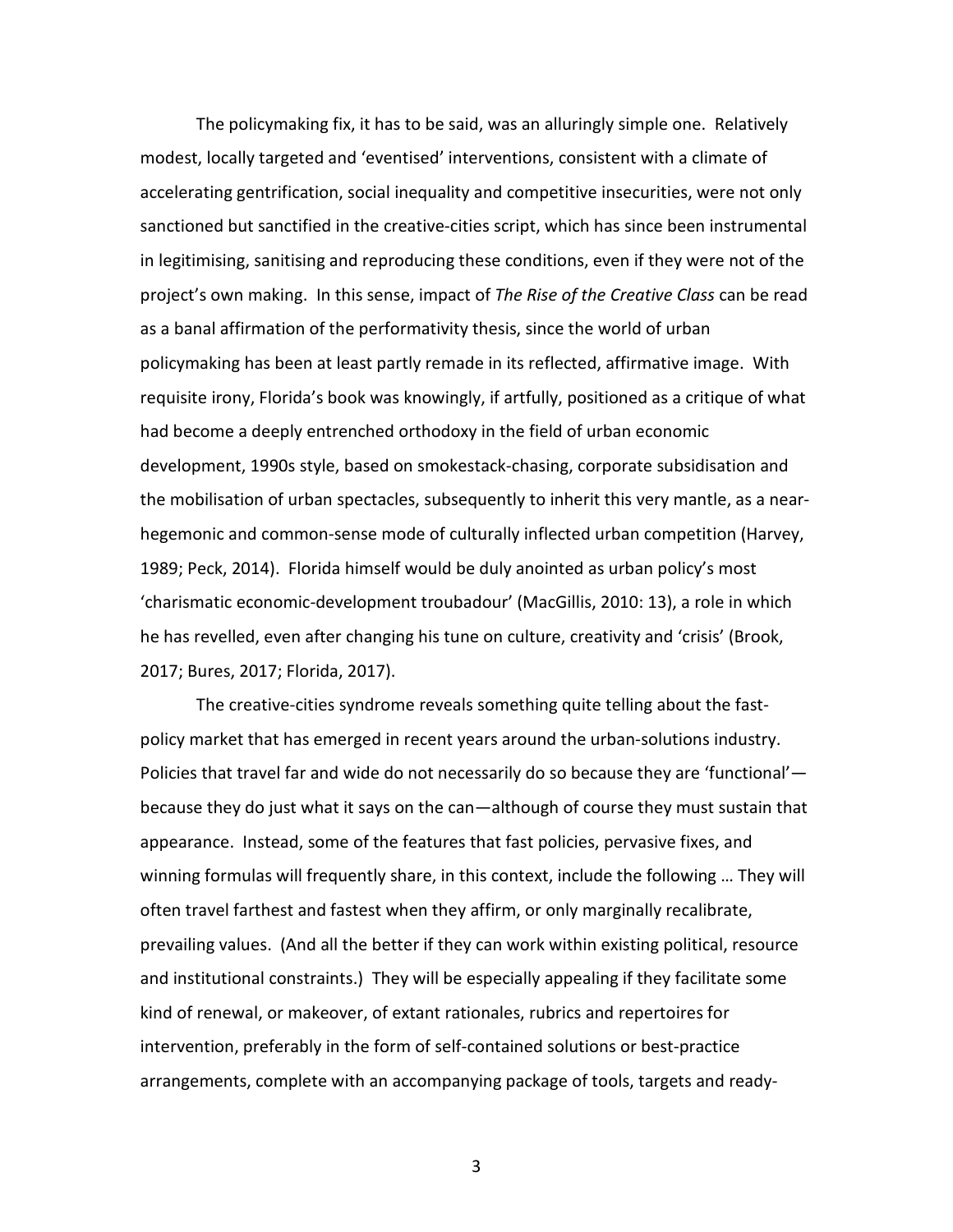made discourses. Their prospects for rapid-fire diffusion will also be enhanced if they are successful hailing, enrolling, and then equipping a network of downstream advocates, intermediaries and functionaries—maybe even some true believers. And fast policies will really fly if they can do some or all of these things while at the same time doing nothing to perturb or otherwise upset powerful, incumbent interests.

In a context in which conventional urban-policy remedies, based on the wellworn methods and motifs of 'entrepreneurialism', have been displaying diminishing returns for decades now, the creative-cities fix has provided a low-cost but high-visibility means for refreshing and renewing mandates for local economic development—pretty much in the absence of politically viable, financially feasible, mainstream alternatives. This is the vacuum into which the creative-cities model was launched and within which, to all intents and purposes, it continues to live. It hardly matters that there is little or no evidence that creativity policies actually deliver. In a broader and more nebulous sense, they work as fixes *because they fit*. And this one-size-fits-all but at the same time highly 'elasticated' policy really does seem to be suitable for practically all sizes and shapes. Of course, there are subtle differences in the operationalisation of Floridaesque policies between one city and another, but these details should not detract from the wider pattern, which overwhelmingly is one of casual, almost friction-free recycling and regurgitation. So it is that not only wannabe creative hubs but even ostensibly 'winning' cities, like Amsterdam or Seattle, still find it somehow expedient to embrace the ethos of creative growth (see Peck, 2012; Bréville, 2017). As a policymaker at the City of Amsterdam put it, 'As a label, it just works'.

Asking how it is that the creative-city model 'works,' not in the sense of intrinsic functionality but how it exists in a world of late-neoliberal urban governance, the chapter proceeds in two steps. It begins by summarising the policymaking rationalecum-formula that accompanied (and indeed facilitated) the rise of the creative-cities craze. Since a policymaking model can only become a *model* if it recruits followers, admirers and emulators, the chapter then turns to the audience and the field of reception for this culturally packaged solution. Finally, the conclusion asks why it is,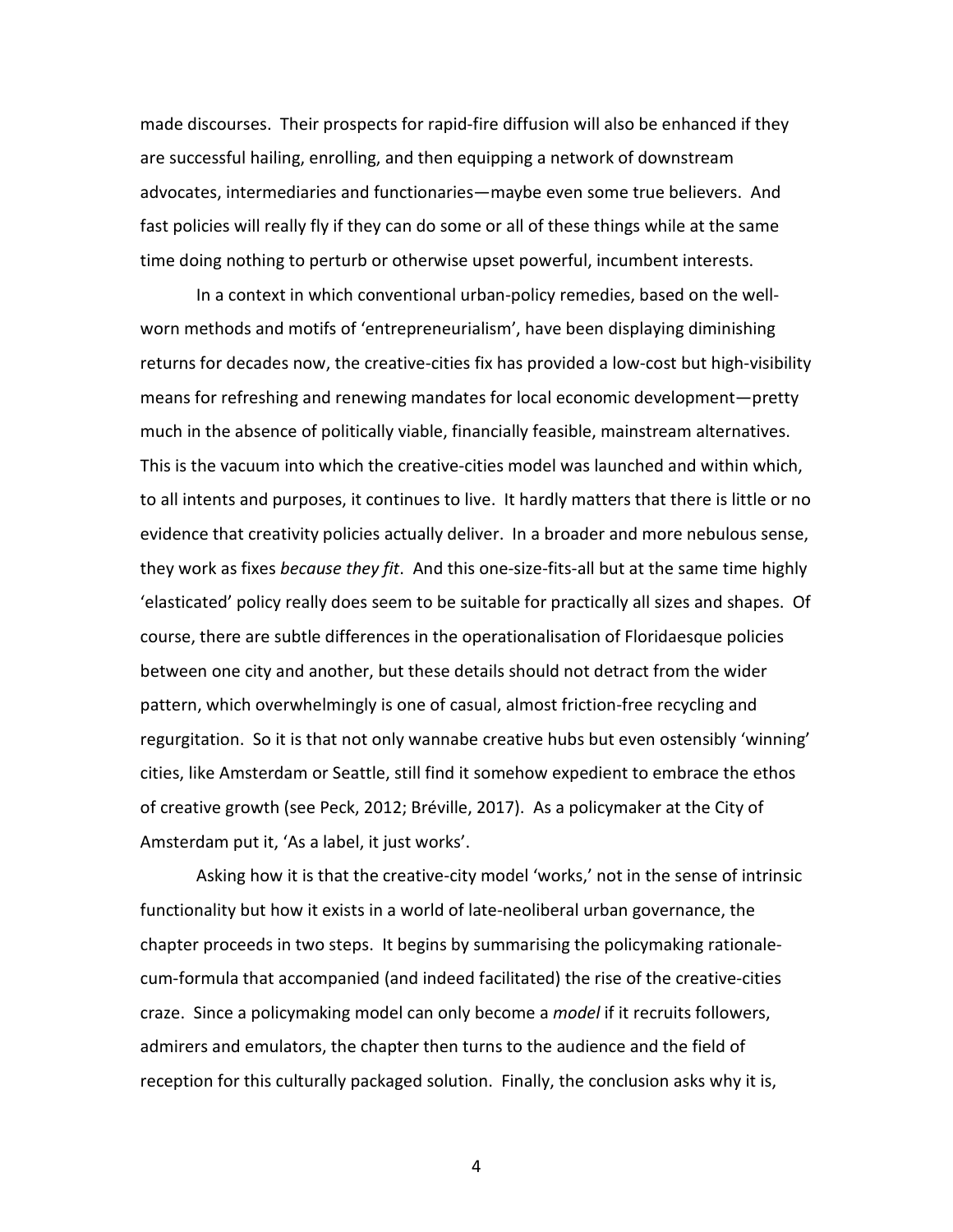how it is, that the creative-cities fad has lasted so long, and why indeed it endures in the face of critique, skepticism, fatigue and chronic underperformance—now that even its principal architect has taken to voicing public doubts. For it is that, after 'a period of rethinking and introspection, of personal and intellectual transformation', Florida (2017: xvii) has since come around to seeing 'the back-to-the-city movement as something that conferred its benefits on a small group of places and people', a condition that critics all along saw as a defining feature of this self-serving and elitist formulation: 'I [find] myself confronting the dark side of the urban revival that I had once championed and celebrated'. Florida's disposition may be rather less sunny now, but the continuing appeal of his millennial policy prescriptions—priming the creative pump by subsidising professional-class lifestyles and amenities—tells a rather different, but also sobering, story.

# **The fix**

Sold as a portable formula for urban success, apparently everywhere, the creative-cities policy fix was sufficiently succinct that it could easily have fitted on a three-by-five-inch index card. As Florida himself recently summarised his pitch:

The key to urban success, I argued in my 2002 book … was to attract and retain talent, not just to draw in companies. The knowledge workers, techies, and artists and other cultural creatives who made up the creative class were locating in places that had lots of high-paying jobs—or a thick labor market; lots of other people to meet and date—what I called a thick mating market; a vibrant quality of place, with great restaurants and cafés, a music scene, and lots of other things to do (2017: xiv).

This, in turn, was connected to an alliterating policy imperative, the now-famous *three Ts* of technology, talent, and tolerance. In order to advance in the creative economy, even to *defend* existing positions, cities would need to be on top of all three Ts technology, in the form of a high-performing cluster of tech companies and research universities, the latter serving as willing partners, as factories for talent, and as markers of the right kinds of neighborhood milieux; talent, the essential ingredient for high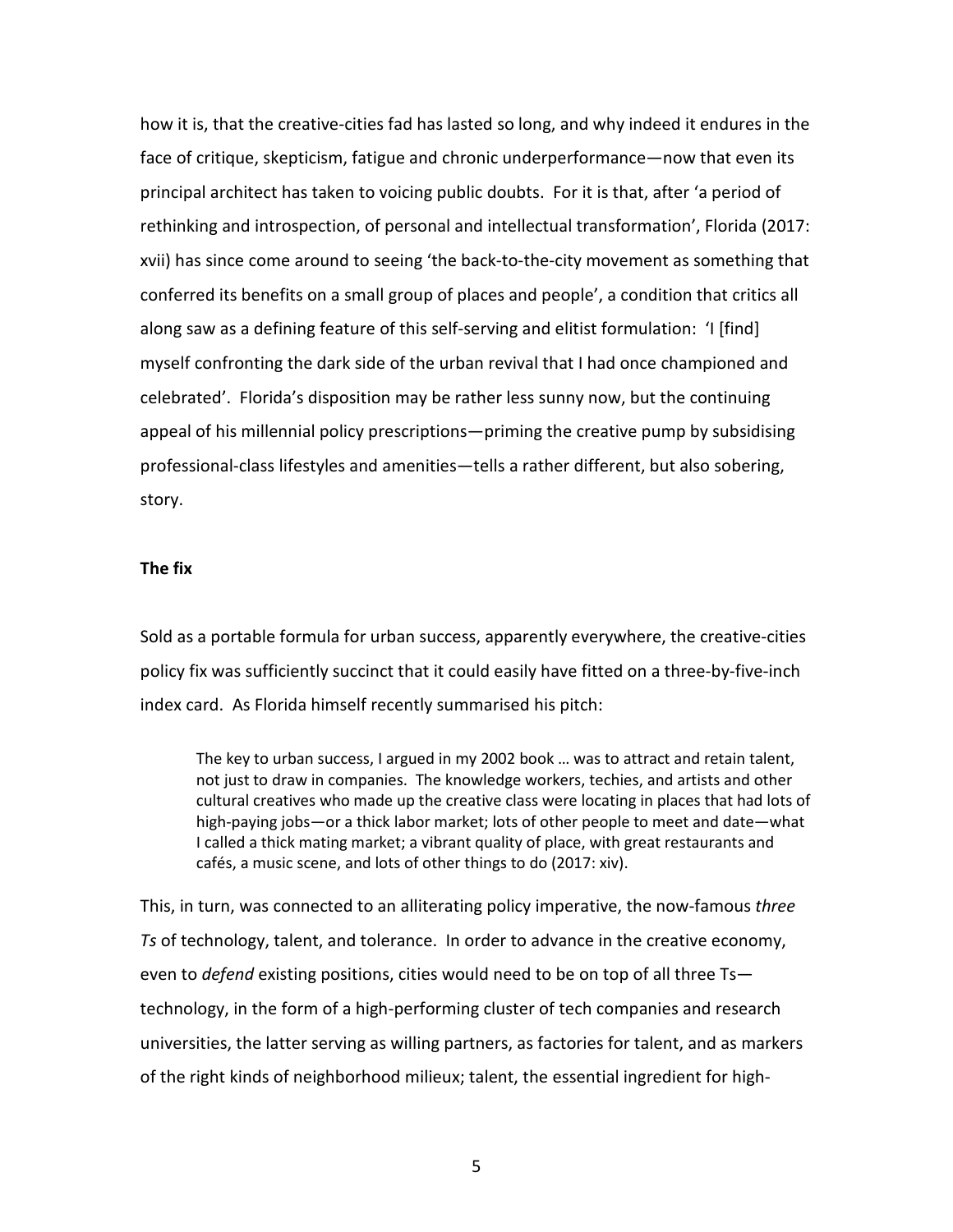quality economic development, as borne (individually) by a uniquely mobile and demanding creative class, bent on exercising their lifestyle and workstyle preferences to the full; and tolerance, defining the preferred social operating environment and the hearth of creative growth, places with a culturally rich, open-minded and welcoming 'people climate' being told to expect an economic dividend from this atmosphere of hipster liberalism. If cities worked on the third T, tolerance, they could anticipate—on the basis of Florida's theory that jobs now follow (talented) people—that the first two Ts would soon be looking after themselves. This charge was addressed, quite explicitly, to civic leaders and urban managers who were called upon urgently to act lest their cities consign themselves to the creative, cultural and economic backwaters.

This evidently compelling formulation encapsulated existential threats (the old economy is going, a new one is coming) and boundless opportunities (for those cities that can catch the creative wave; easy if you try, and everywhere can win), suturing these both to a can-do policy posture and to a readily available and lightweight program of local-scale intervention: defer to the new economy of tech, embrace (the values of) its workforce, and provide for its needs by ensuring that the right kind of lifestyle ecosystem is in place. The policy vision and the package of interventions were both nominally tailored to the particularities of place, but at the same time they resembled, in a practical sense, a prefabricated and generic formula for 'urban success'. The impact and staying power of this formula has been remarkable. In light of the feebleness of the formula itself (in causal terms, it is bunk science), this perverse staying power demands (another) explanation.

When French journalist Benoît Bréville went on a mission for *Le Monde Diplomatique* to Seattle, 'capital of the hipster boom', in the Fall of 2017, he discovered a city that had 'monetised creativity, tolerance and diversity to create wealth for a few, and employment for young graduates [but] may have lost itself in the process' (2017: 8). Nevertheless, local policymakers were still enthralled to the creative-cities vision, still validating their strategies in relation to Florida's putative 'theory'. As Bréville retold the now-familiar story :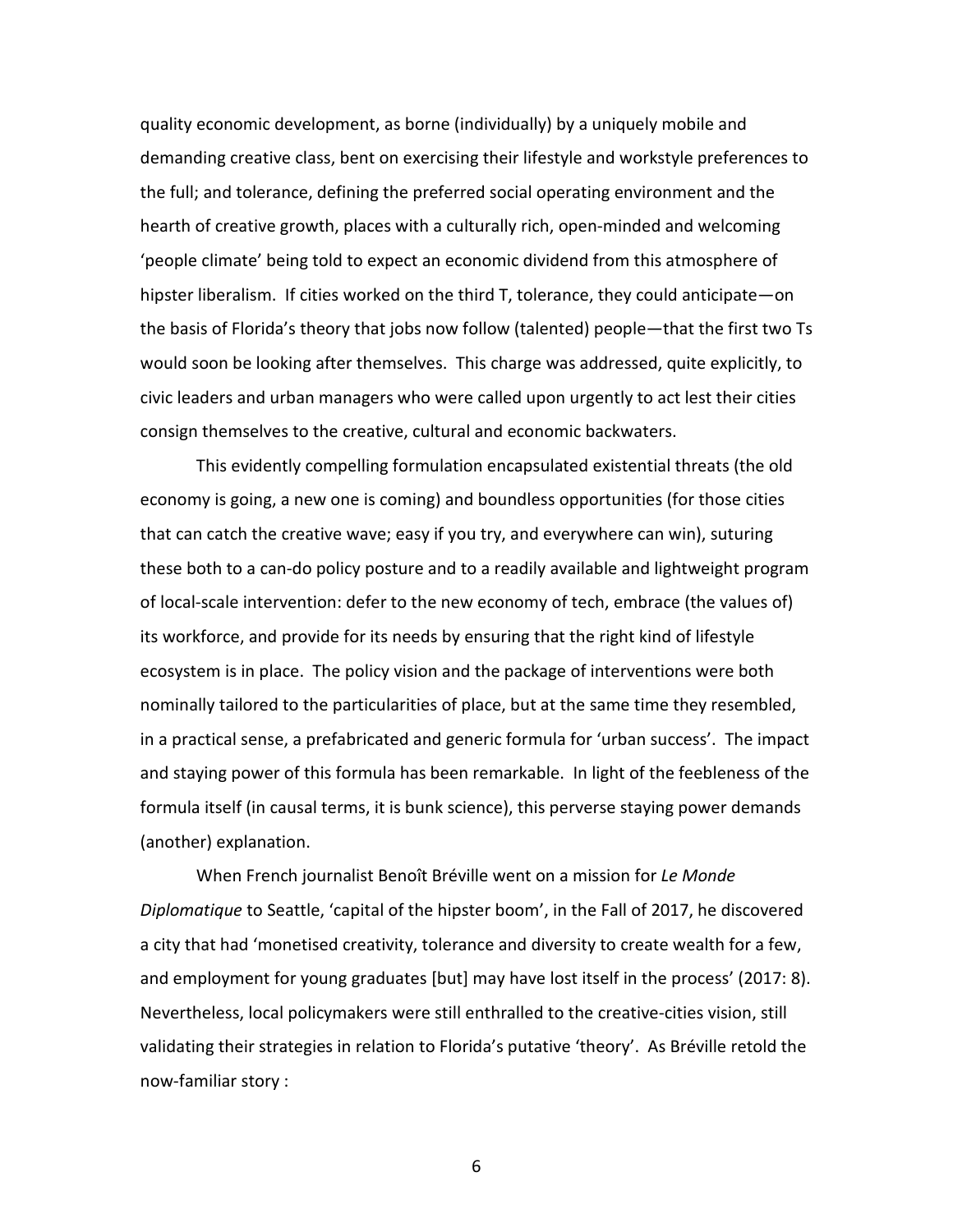Florida … is widely criticised by his peers, but he has had a big impact on municipal decision-makers for 15 years. He first set out his theory in [the] bestselling book, *The Rise of the Creative Class*. It is fairly simple: the old economy (industrial, manufacturing, extractive) will disappear and be replaced by a 'creative' economy. Rather than trying to attract businesses by building motorways and conference centres, offering tax breaks and financial incentives, cities should entice *talent*. That means people who innovate, invent or otherwise use their intellectual capital to create wealth: artists, engineers, journalists, architects, gifted administrators, financiers, lawyers, researchers, IT specialists, medics (2017: 8).

Seen as an ingeniously crafted economic imaginary, the attendant creativity script mashed together cultural libertarianism, contemporary urban-design motifs and neoliberal policy imperatives. Critics hardly needed to work hard on reading between the lines, however, to detect that this was a familiar story retold, 'the old deregulatory gospel repackaged in the shiny new wineskin of lifestyle liberalism' (Brook, 2017: 111; see also Lehmann, 2003; Peck, 2005). There were socially-liberal and even faintly radical themes running through the creativity script—including an explicit embrace of social diversity, human-scale urban design, the arts, and (public) culture, together with a positive economic vision for (central) cities.<sup>1</sup> But these pinkish and progressive elements were folded into a development project that was, in a constitutive sense, both market orientated (creative cities, assets, and actors, always in competition) and individualistic (creative subjects as hedonistic free agents). In Florida's account, the creatives essentially presented as neoliberals, dressed in black.

We were told that creative-class types yearned, above all, to 'validate their identities', seeking out neighborhoods amply endowed with the kind of amenities that would permit them to maintain an experientially intensive work-life balance. These were the so-called 'plug-and-play' communities, with low social-entry barriers and a pattern of loose ties, but plenty of scope for creative commingling, where creatives could (re)locate 'and put together a life—or at least a facsimile of a life—in a week' (Florida, 2002b: 20). Thriving on weak attachments and noncommittal relationships,

 $\overline{a}$ 

<sup>1</sup> This section of the chapter draws selectively on my article 'The creativity fix', *Eurozine*, 28 June 2007, accessed 4 February 2018 at http://www.eurozine.com/the-creativity-fix/. See also Peck (2005).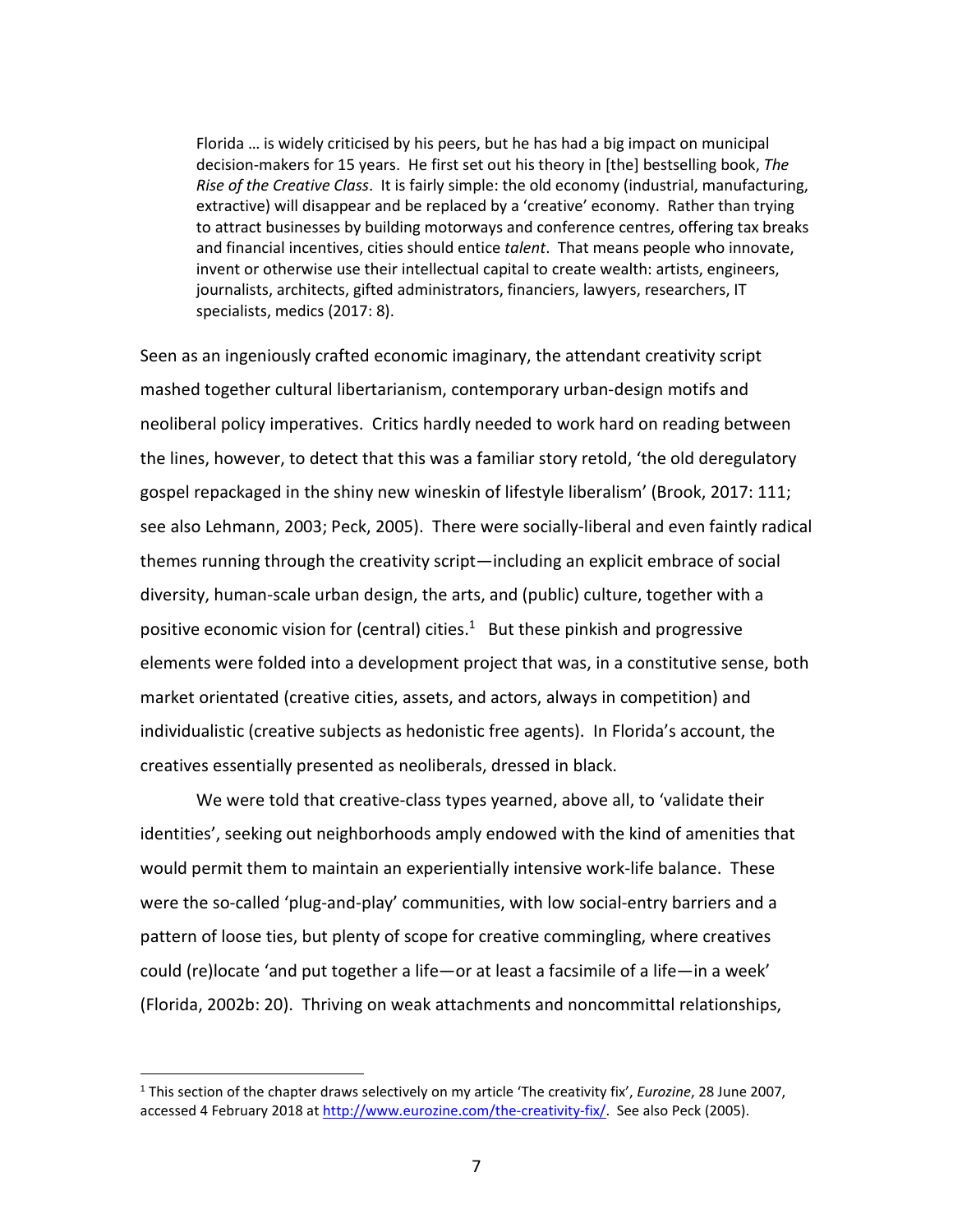*homo creativus* was an atomised actor, with quite particular cultural tastes although rarely held back by social ties and obligations, thriving on long hours of work and unrelenting competition. As a member of the creative class, an identity that he would go on publicly to live, Florida understood that 'there is no corporation or other large institution that will take care of us … we are truly on our own' (Florida, 2002a: 115).

One of the ways in which the creativity thesis garnered attention, and controversy in some conservative circles, was by highlighting the positive contribution of gays and lesbians to the life of cities. This was coarsely captured by way of a 'gay index', built around various proxy measures and then correlated with a series of economic 'goods' and nice-to-haves. Under the veneer of progressive inclusiveness, gays and lesbians were quite literally being valued, in this account, for their (supposed) economic functionality, but they also stood in as diagnostic indicators of the favoured kind of 'tolerant' climate. So it was that gays and lesbians were portrayed not only as the 'canaries of the creative economy', but also as 'harbingers of redevelopment and gentrification in distressed urban neighborhoods' (Florida, 2005: 131). Similarly, other typical features of these gentrifying, mixed-use neighborhoods, such as 'authentic' historical buildings, converted lofts, walkable streets, plenty of coffee shops, live-music spaces, street art, maybe a little graffiti and a connecting bike path, were likewise interpreted as indicators of creative potential, and newly productive assets ripe for exploitation in the interurban war for talent.

For all its social-liberal compensations and new-urbanist planning motifs, the creativity fix has worked with grain of the contemporary *Realpolitik*. It offered a feelgood but fiscally undemanding development vision, congruent with a post-entitlement, intensively competitive urban realm. It facilitated revamped forms of civic boosterism (flogging cultural assets), alongside the elevation of elite consumption norms and the lubrication both of flexible labour markets and gentrifying housing markets. More implicitly, the script also provided a smokescreen for—if not a brazen legitimation of the continuing rise of socioeconomic inequality, both within and between cities: the designated overclass of creatives was held to have *earned* its superior position in the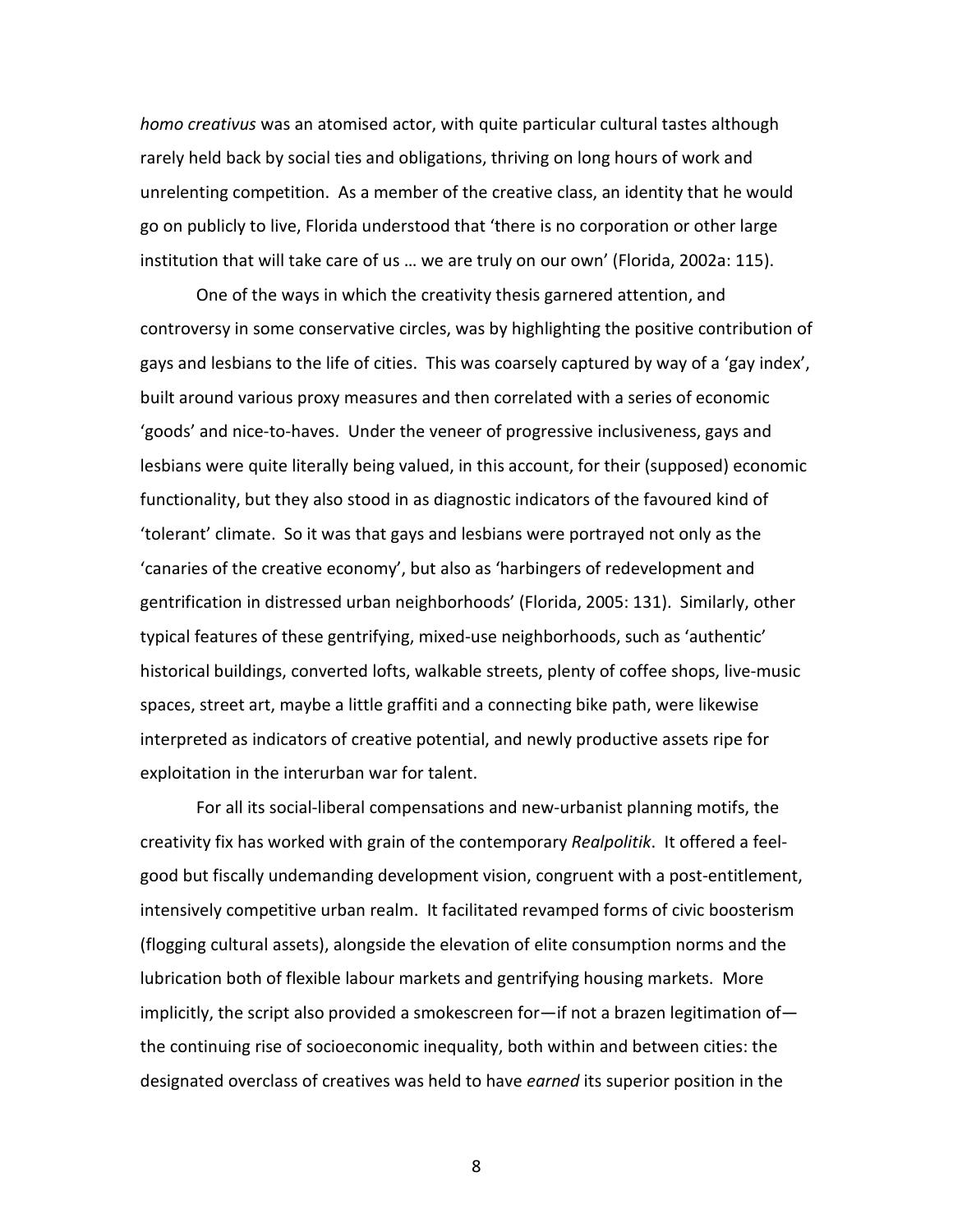creative city, in the world of global flows, and in the socioeconomic hierarchy (for a hierarchy most certainly it is), by virtue of raw talent and creative capital, validated through the market and by Florida's 'theory' as well. The lumpen classes of service and manual workers, on the other hand, were so positioned on the wrong end of the new socioeconomic structure by virtue of their creative deficits, and as such played little or no positive role in Florida's original account of the creative economy. Back then, they had to be content with lectures on creative bootstrapping and—in lieu of their own creative awakening—the benefit of downward-trickling morsels like the opportunity to wait tables for the creative bohemians. This said, socioeconomic inequalities, and the plight of the 'bottom' 66 percent of the class structure, play a much more prominent role in Florida's recent repositioning (Florida, 2017), but his account of why this 'dark side' of the creativity boom, with its winner-take-all rationality favouring hipster hubs and their elite inhabitants, was initially overlooked in *The Rise* does not really pass the sniff test. 'As he tells it,' a business reporter at the *Houston Chronicle* recently disclosed, Florida 'had wanted to include a chapter on inequality in his first book, but it was cut for length [and then after] the book came out, the problem kept getting worse' (DePillis, 2016). The chapters that were included in *The Rise of the Creative Class*, on the other hand, were much more concerned with elaborating an indulgent and self-regarding account of life 'inside' the creative class, documenting its lifestyles, its wants and needs, in a manner intended to resonate with first-person authority. Creative subjects were celebrated for their hypermobility and for their strictly circumscribed, individualistic commitments to place.

It follows that anything short of public pandering to the needs and desires of the restless creatives was practically guaranteed to secure their automatic 'flight' (Florida, 2005). The creativity discourse amounts to a paean to the international talent market and its favoured agents, to which cities and regions can only but defer. In this retread of the orthodox *globalisation* script, the argument for decisive local action—priming, subsidising and featherbedding the creative supply side—is presented as nothing short of a new urban imperative, the new cargo cult. Paradoxically, Florida sought to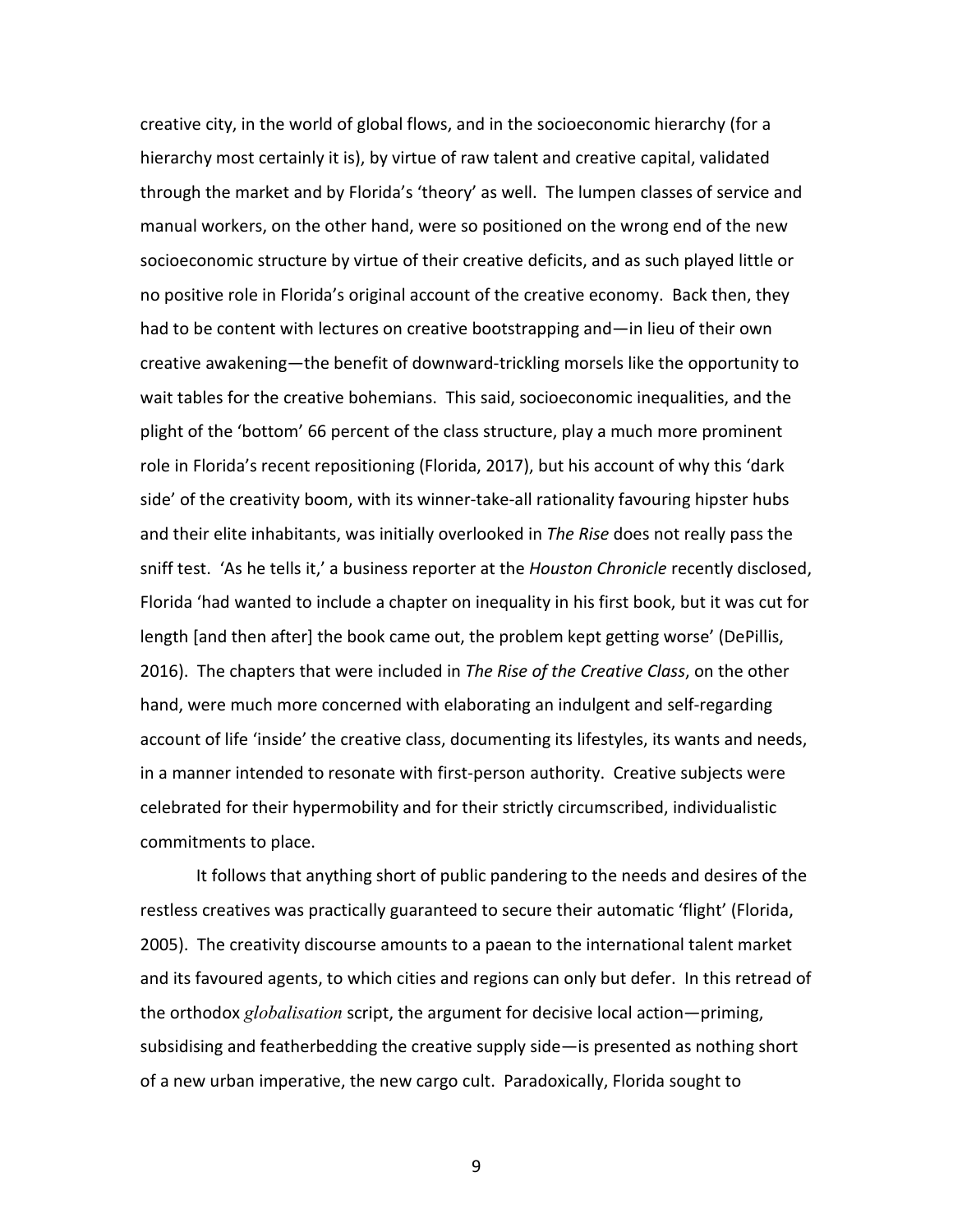celebrate certain 'qualities of place', like buzz and cosmopolitanism, while at the same time recirculating pernicious neoliberal narratives concerning existential competitive threats and the need for constant vigilance in the face risks not only of capital flight but (now) talent flight. 'The core of the challenge is what I've come to see as the new global competition for talent', Florida has explained, 'a phenomenon that promises to radically reshape the world in the coming decades' (2005: 3-4). It follows that no-one, *and nowhere*, is safe from this new competitive threat.

Help was at hand, however, since Florida sought not simply to disclose the new economic order, but also to offer his services as a purveyor of winning urban strategies—as a consultant-for-hire, as a high-price public speaker and as a roving public-policy advocate (see MacGillis, 2010; Bures, 2012). Right along with the identification of policy imperatives came a suite of new policy solutions, all designed to give the creatives what they want, and city leaders something to do, while securing the position of cities in the competitive scamble for talent. Creatives were the primary movers and decision-makers in Florida's account, and it was their choices—writ large that would shape the spatial divisions of creative labour, the creative urban hierarchy and the outcomes of the interurban talent war. And, 'when it comes down to it, creative people choose *regions*', Florida explained, 'They think of Silicon Valley versus Cambridge, Stockholm versus Vancouver, or Sydney versus Copenhagen. The fact that many regions around the world are cultivating the attributes necessary to become creative centres makes this competition even fiercer' (Florida, 2005: 10).

Just like the wave of entrepreneurial urban strategies that preceded it, this form of creative interurban competition was both self-fulfilling and self-perpetuating: developing open, plug-and-play communities that are welcoming to the always-restive members of the creative class becomes tantamount to both enabling and *subsidising*  the very forms of mobility that were a source of competitive anxiety in the first place. But since there was (again) only one game in town, cities had to make sure that they were ready to play, to do what is necessary, or they will 'they will wither and die' (Florida, 2002a: 13). The (circumscribed) role for government, in this context, was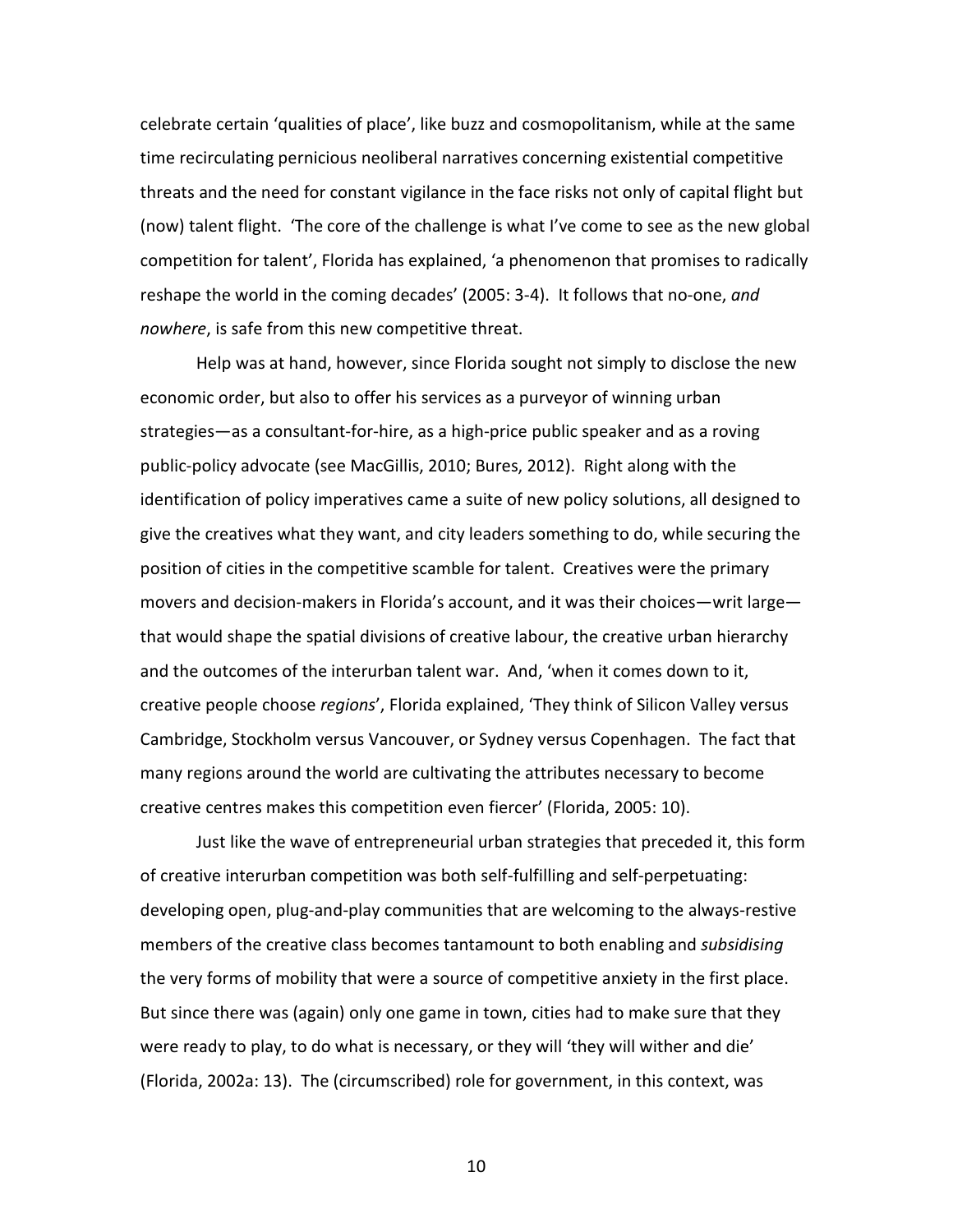loudly to cheerlead while investing in the creative supply side, Florida's chameleon-like position being to sanction modest and discretionary interventions at the local scale (such as delivering events, amenities and marketing campaigns), while joining the chorus that big government had better get out of the way. 'Where I share common ground with some Republicans and libertarians [is] that old-style government programs have become a huge impediment', Florida once explained, the more limited function of the state being to 'set up the parameters in which market-based actions take place' (quoted in Steigerwald, 2004: 2).

Urban leaders must do what it takes to transform their cities into 'creative hubs' or 'talent magnets', having been made acutely aware of the risk—if they do not adequately tend to the needs of the 'young and restless'—that they will be demoted to the rust belt of the new economy. Discursively downloading both risk and responsibility, the creative-city concept was predicated on the dominant market order, the unforgiving logic of which it transplants into soft-focus, cultural tones. The resulting policy posture—since its attendant interventions are hardly, if ever, guarantees of actual economic success—is therefore for the most part a symbolic one. In one sense, this is a matter of incorporating culture 'into' economic-development policy; in a more fundamental sense, it speaks to a new culture *of* economic-development policy. In a world in which cities are (found) responsible for their own economic development, both failure and success being deemed to have been 'home grown', there is an obligation on city leaders to act, and to *be seen to act*, on and for the local economy, even if their aspirations repeatedly exceed their effective grasp. Creative-cities policies were fashioned for, and proliferated in, this ideological environment. They provide a means for urban economic development to be performed, 'eventised' and 'festivalised'. So was revealed the funky face of neoliberal urban-development politics.

## **The followers**

At some risk of understatement, Florida has recently reflected that 'my work generated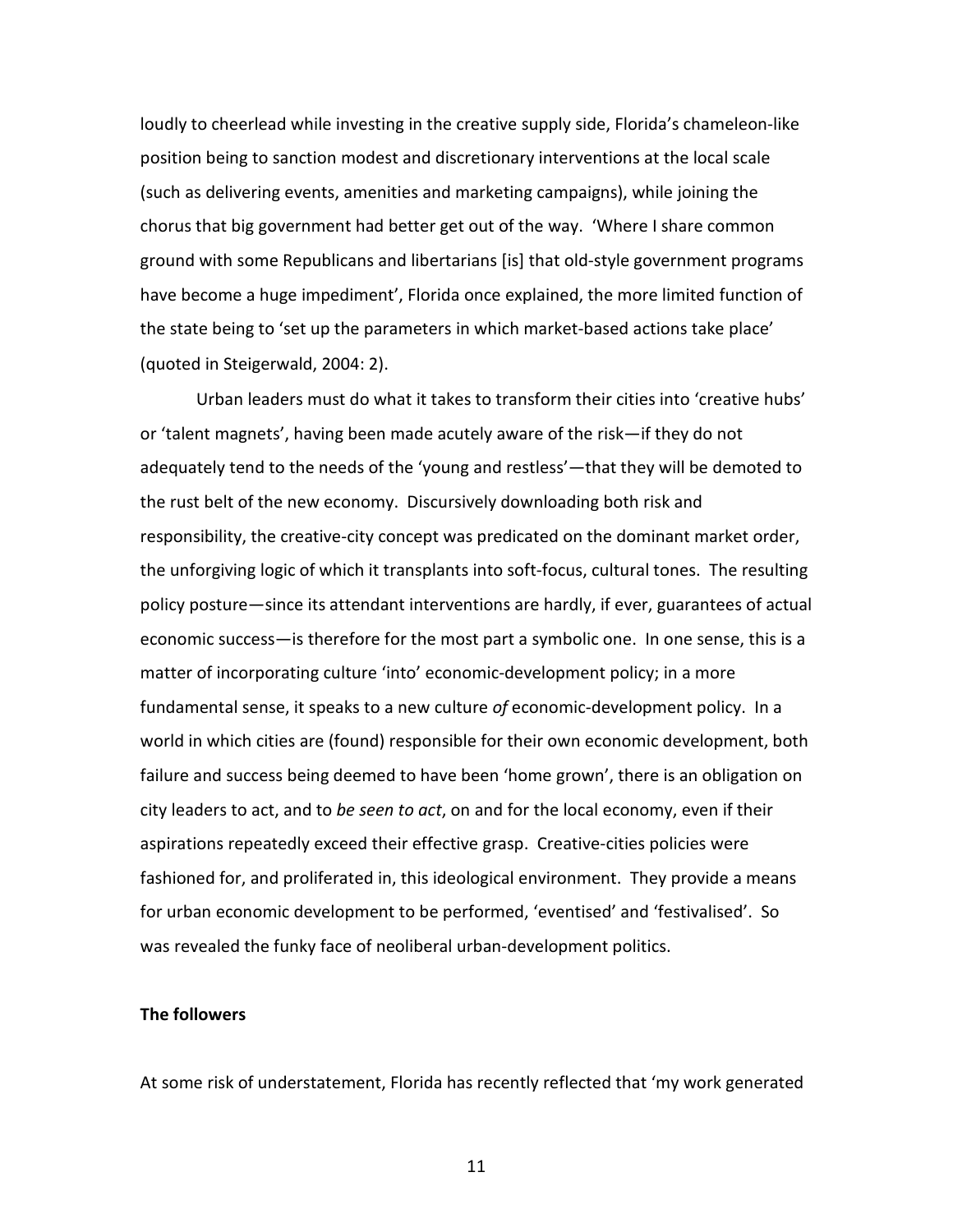a considerable following among mayors, arts and cultural leaders, urbanists, and even some enlightened real estate developers who were looking for a better way to spur economic development in their communities' (2017: xv). Nominally bespoke creativity strategies can be purchased from consultants in practically any mid-sized city these days, or they can be lifted off the shelf from countless websites and urban regeneration conferences. These are almost ideal products for the fast−policy distribution systems that have evolved in the past two decades: both the rationale and the design parameters of the policy are essentially portable—just ensure that each plan contains at least a dash of local cultural 'authenticity', while nodding to the right 'grassroots' constituencies in each city. While the peddling of urban solutions is hardly a new activity, and while all manner of consultancy bromides are readily available on every street corner, it has been observed that 'Florida has taken the art to a new level, wielding his "creativity index" and making each city feel that, whatever its shortcomings, it has the potential to move up the ladder' (MacGillis, 2010: 13). This is a motivational discourse.

The presentation felt new, even if the formula was familiar: construct new urban governance networks around growth-oriented goals, compete aggressively for mobile economic resources and government funds, respond in formulaic ways to external threats, talk up the prospects of success and do not buck the market. The emphasis on the mobilisation of elite policy communities around growth-first urban policy objectives is nothing new, but whereas the entrepreneurial cities chased jobs, the creative cities pursue talent workers; the entrepreneurial cities craved investment, now the creative cities yearn for buzz; while entrepreneurial cities boasted of their postfordist flexibility, the creative cities trade on the cultural distinction of *cool*. Urban leaders are duly nudged to contemplate new forms of fiscally modest investments in local events, happenings and amenities, mostly targeted at economically secure residents and local businesses in parts of town where there are already signs of 'buzz' and where property prices are already climbing. After all, this is much less of a lift politically, financially, institutionally—than, say, developing a new science park,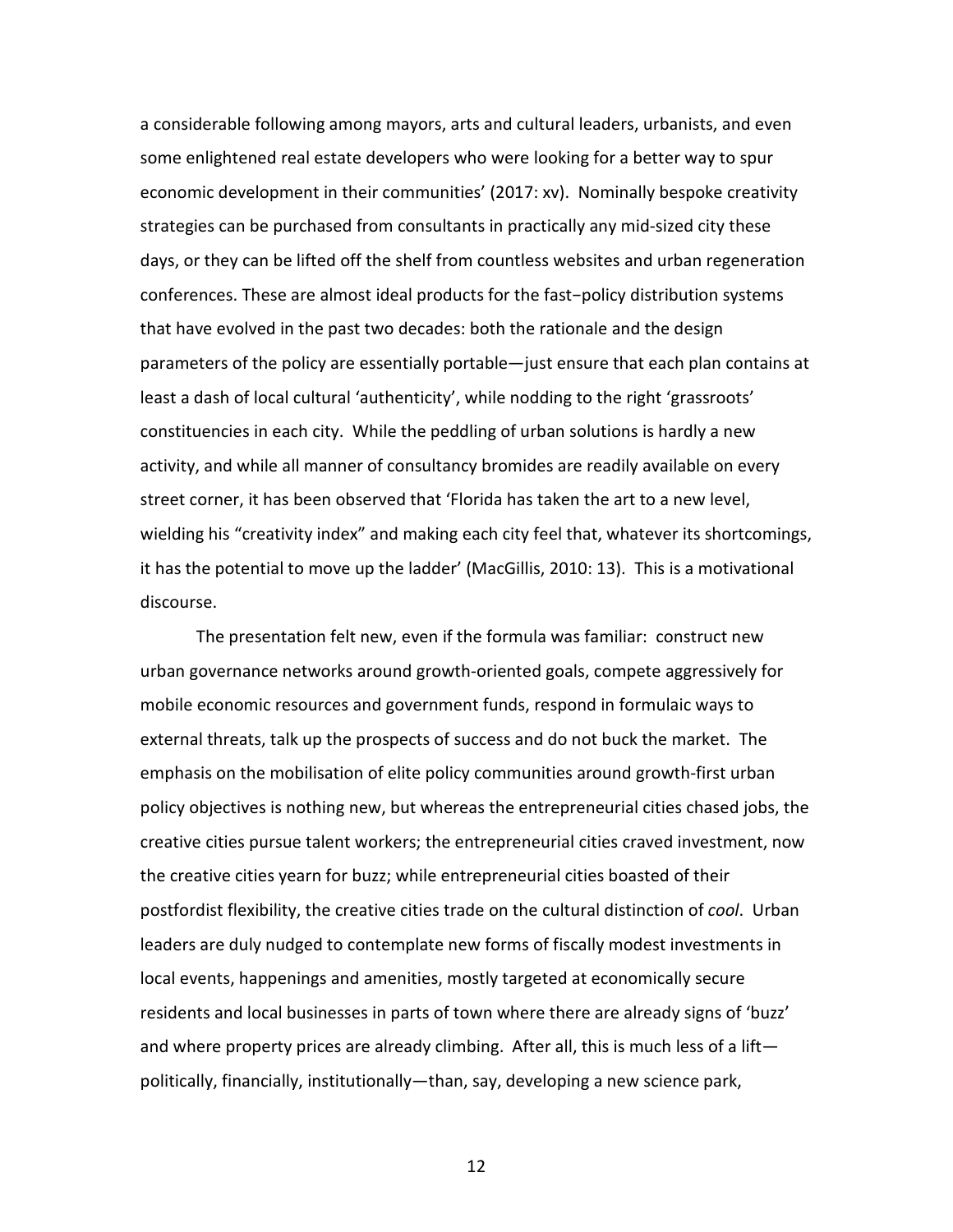establishing a citywide living wage, implementing a green-economy strategy, or most other things on the local economic policy menu.

Across what is now a thoroughly neoliberalised urban terrain, a receptive and wide audience has effectively been pre-constituted for the kinds of market-reinforcing, property- and promotion-based, growth-oriented and gentrification-friendly policies that have been repackaged under the rubric of creativity. The creative-cities policy fix can be deployed to accessorise extant urban-growth agendas, with the minimum of disruption to established interests and constituencies. In its minimalist form adds a livability/lifestyle component to a conventional urban competitiveness stance, which can now be spiced up with cultural accoutrements. Furthermore, local growth coalitions can be enlarged (and enlivened) by adding artists, musicians and cultural entrepreneurs to the mix, alongside the suits from the chamber of commerce and the local development agency. The typical mayor is likely to see few downsides to making the city safe for the creative class; there is little to fear from conspicuous urban consumption, gen-x marketing campaigns, key-worker attraction strategies and gentrification-with-publicly-subsidised-art. 2

A creativity strategy is therefore easily bolted on to business-as-usual urbandevelopment policies, while providing additional ideological cover for market-driven or state-assisted programs of gentrification. It resonates with business-development, realestate and local-media interests; it calls upon, but rarely threatens to exceed, what are normally quite limited capacities for supply-side intervention at the city-government scale; and it connects by way of positive messaging with established portfolios in arts and cultural policy, city marketing and promotion and small-business support. And on top of all this, such is the elasticity of the creative-cities policy package, it can be adapted for use up and down the urban hierarchy, as well as across a wide range of local and national contexts.

The promise made to lagging cities, most of which had probably worked their

 $\overline{a}$ 

 $<sup>2</sup>$  That is unless a federal lawsuit filed by civil-rights activists in the District of Columbia is successful: it</sup> alleges that urban policies targeting members of the creative class discriminate against poor and workingclass African Americans (see Schwartzman, 2018).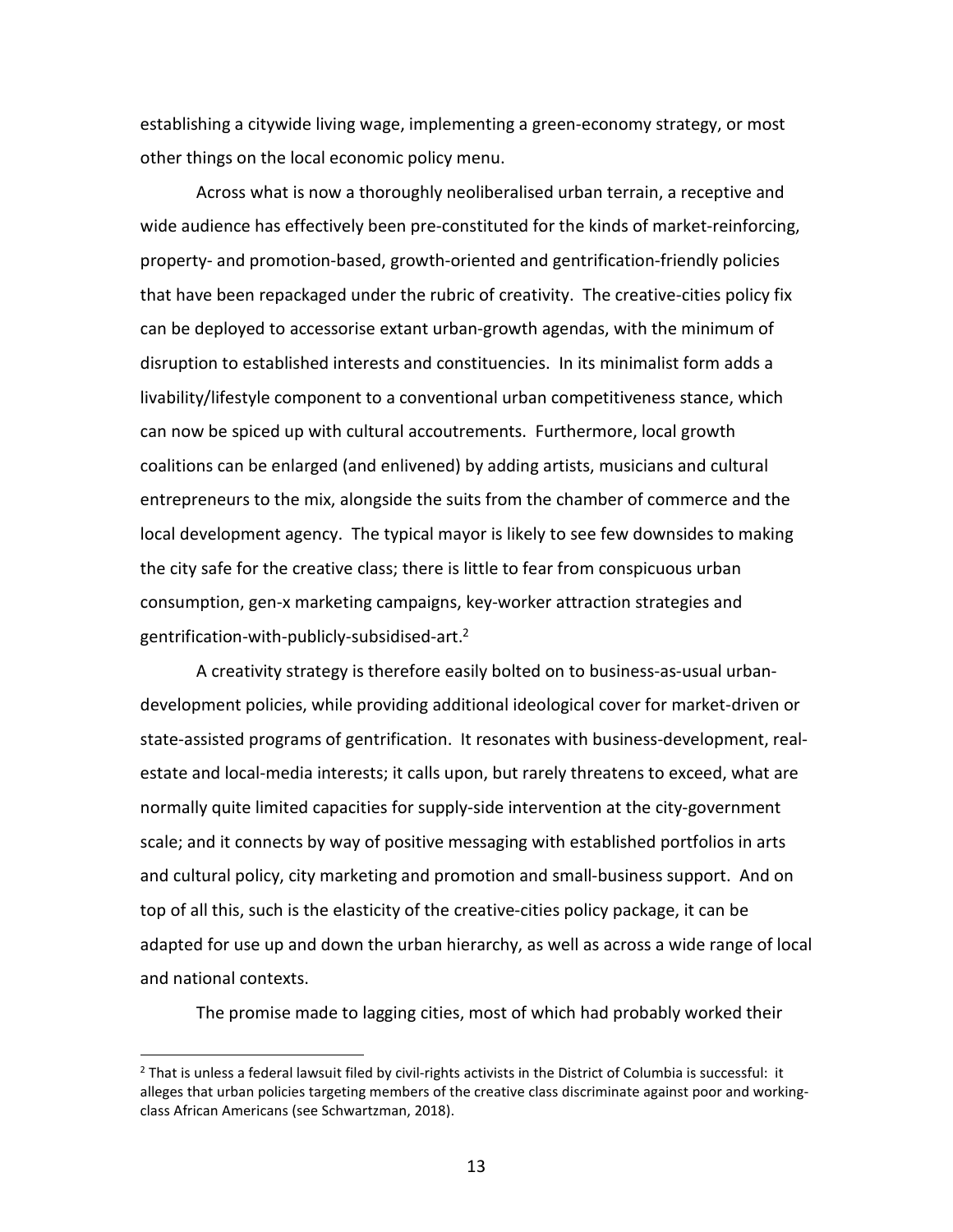way through much of the conventional repertoire for economic regeneration with little to show for it, was that creativity might just be the silver bullet. As Daniel Brook (2017: 110) puts it, 'If innovation-minded leaders of the nation's slumping metropolitan economies would just chase college-educated workers by tolerating gays and liberals and upping their indie rock scenes and food-truck menu prices, even Scranton could become the next Austin'. That these promises turned out to be empty ones, for Scranton and countless other struggling cities that took a chance on the Florida tonic, is now widely acknowledged (MacGillis, 2010; Tochterman, 2012; Wetherell, 2017). Or as DePillis (2016) chose rather generously to read it, the Florida thesis proved to be 'half true': it is very difficult indeed, if not impossible, to find verified examples of policy-led creative recovery in mid-sized cities facing the challenges of structural economic decline, but then there are the San Franciscos and New Yorks and Seattles of this world where 'the theory work[ed] entirely too well, as creative and techy types revitalised downtown neighborhoods to the point where only bankers and software developers can afford to live in them comfortably'.

Whether the theory was really 'applied' in San Francisco, New York, or Seattle is quite another matter, as is the question of whether it was creativity policies *per se* that secured these outcomes. More plausible is the claim that the Florida thesis itself merely *redescribed* extant conditions in these and other high-growth cities, presenting this image of new-age success as a tutelary example for others to follow. In one such 'model' city, Amsterdam, which was hardly languishing in the creative doldrums before *The Rise of the Creative Class* came along, a Florida-style makeover did indeed occur, in some respects, albeit more in the service of political validation than economic salvation.<sup>3</sup> The trigger for Amsterdam's policymaking renovation was a book-tour appearance by Richard Florida at a high-profile event out at the city's Westergasfabriek, a former gas works regenerated as a culture park. One of the organisers recalled that this was the 'beginning of the hype … Florida's story was wonderful … And now it's over

 $\overline{a}$ 

 $3$  This section of the chapter draws selectively on my article 'Recreative city: Amsterdam, vehicular ideas, and the adaptive spaces of creativity policy', *International Journal of Urban and Regional Research,* **36** (3), 462–485.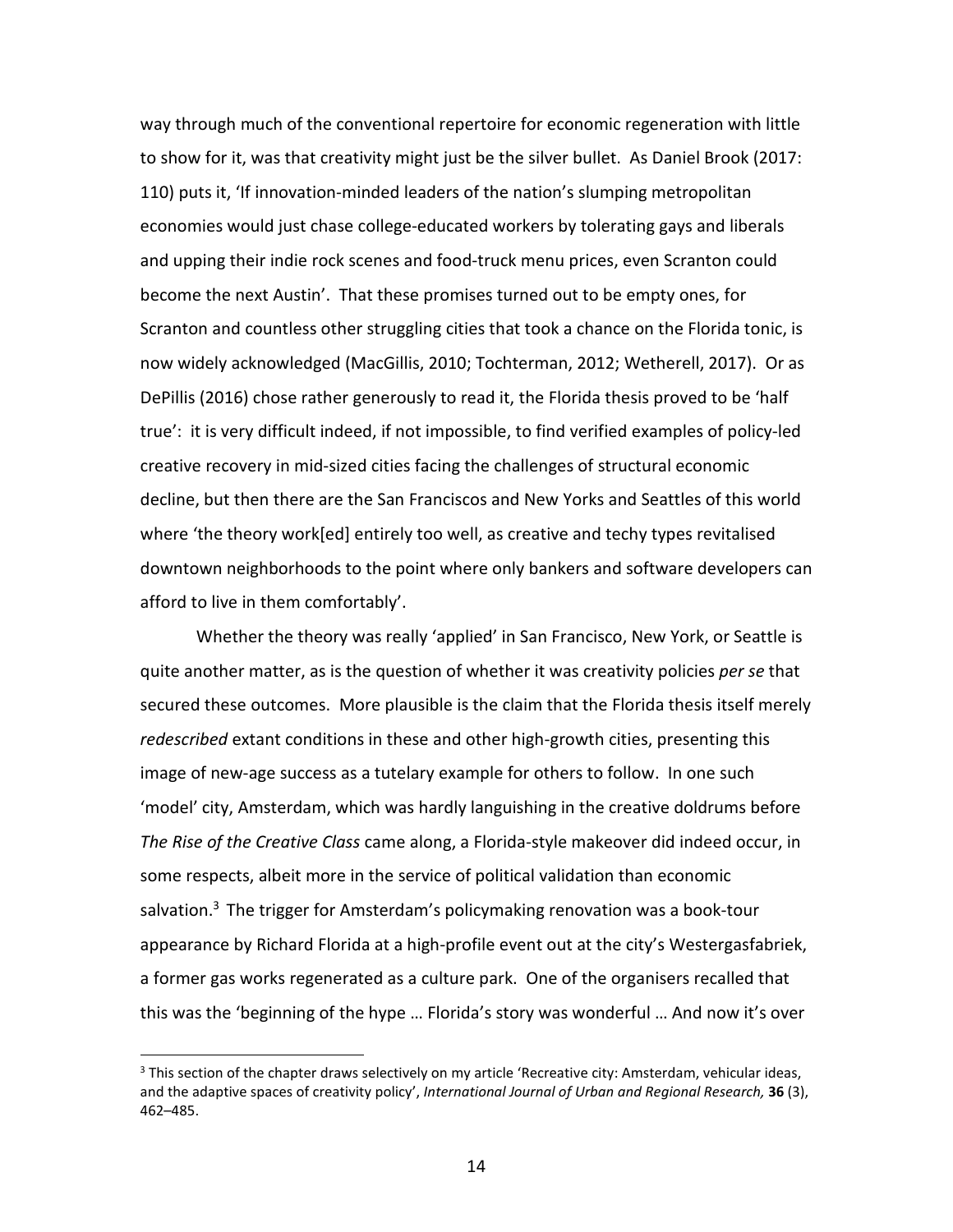here in the Netherlands'! A delegate from the City Council present at the event likewise recalled that it had 'really helped to get creativity, as an issue, on the political agenda. The mayor [was] very convinced about what he calls the creative knowledge economy … Then people were talking about the three Ts and making it seem all very easy: just make your city attractive and miracles will occur! [And who could oppose] making our city attractive?' The following comments from two well-placed local policymakers convey a sense of the way in which creativity was mobilised as a policy narrative in the city:

Richard Florida has been influential here. He has been here two or three times, and he has met our mayor several times. I'm sure his books have had an impact. But at the same time, I believe that the reason this is so is that people feel that it really fits in [with] what Amsterdam's position has always been. So people saw the reasoning of Florida as supporting the power … that Amsterdam has always had [with its] history of being an open, creative, internationally orientated city. For us, therefore, it's much easier.

Florida's huge contribution … was that he stressed, he redefined in effect, values and qualities of the city that were *already* [here in Amsterdam]. So we were already facilitating the three Ts, we were already a place where you could find wild places, rough places, cheap places, next to very expensive and sophisticated places. I think that these are the essential characteristics of Amsterdam … But then we got the wind on our back … Because everybody was discussing the Florida thing. What's a creative industry, are we a creative city, do we want to become a creative city? Politicians could say, well, we are working on that already!

After it touched down in Amsterdam, the new credo of creative growth seemed to bring with it the prospect of governing in new ways, with the support of new stakeholders and new strategic objectives … while at the same time changing very little. It would facilitate the discursive repackaging of a loose cluster of urban-development policies (with a social-inclusion accent), without necessitating any substantial reorganisation of the policies themselves, or funding any major new programs. At their most candid, some local officials conceded that the effort was tantamount to a 'do nothing' policy, but one that happened to resonate with the *pre-existing* bundle of competitive strengths, programming lines, cultural traditions and received images on which Amsterdam could credibly trade. In private, many officials distanced themselves from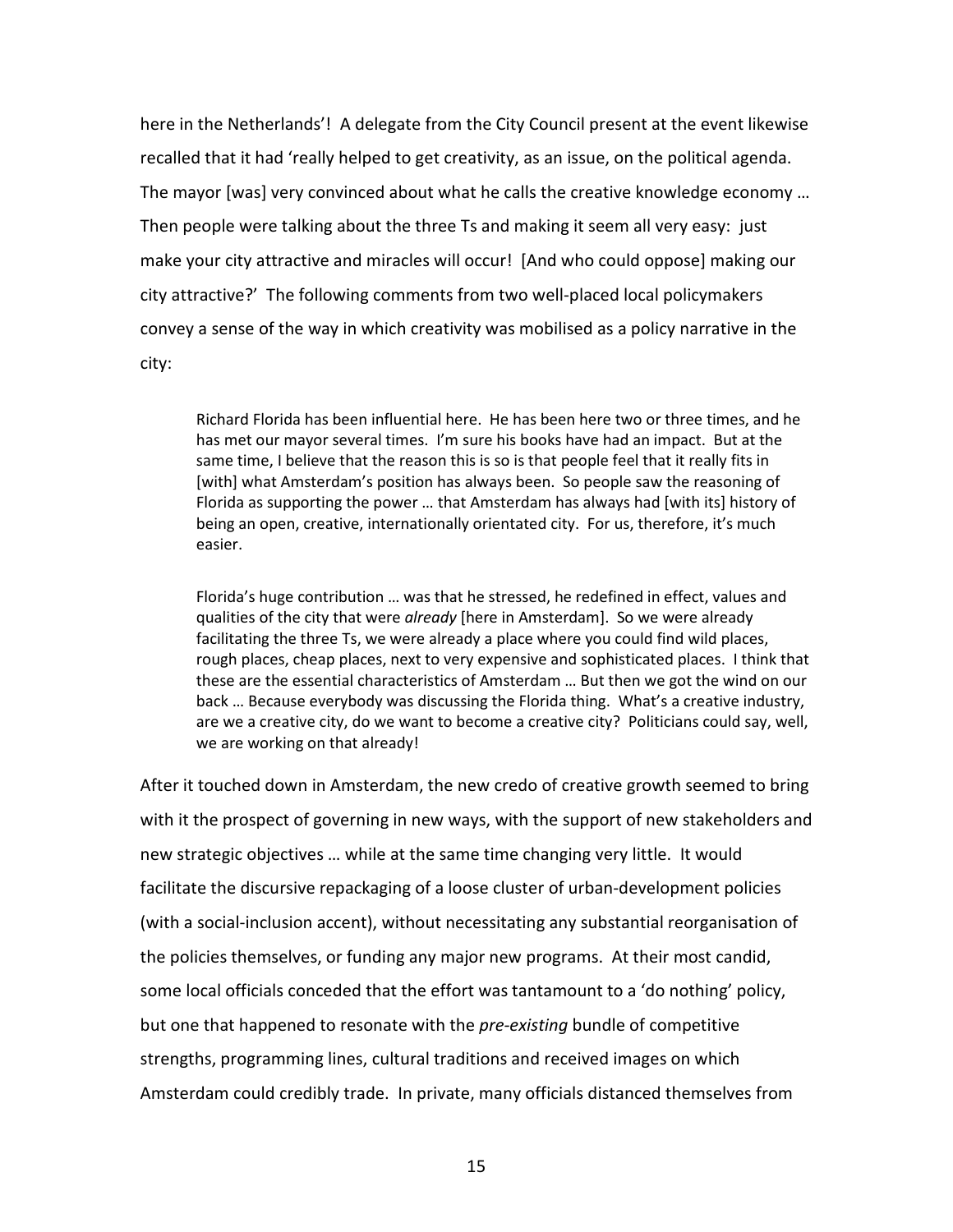the Florida thesis; some evidently took pleasure in ridiculing it. Few were taken in by 'the hype', as they routinely called it, and many were slightly embarrassed at its flashy presentation. Savvy and worldly, these were by no means credulous consumers of the Florida tonic. They knew that the 'theory' was questionable and overstated, if not fundamentally flawed. But they also knew that the model's very elasticity provided an expedient means of achieving a range of other goals, while productively repackaging local policies under an alluring urban-development metanarrative that at least appeared to 'fit'.

The nebulous language and soft-interventionist impulses of the creative-cities model could be utilised in the service of a wide range of local objectives, including: the embrace of more light-touch messaging in economic-development policy, in contrast to more heavily resourced programs demanding larger institutional commitments and some kind of 'business case'; the subsidisation of a program of low-rent 'breeding places' for artists and cultural entrepreneurs; the validation of existing promotional assets and positive images in city marketing campaigns; and the opportunistic yoking of at least a portion of the public-spending commitment on culture, heritage and the arts to what could be (re)presented as economic-development objectives. These are just some of the *Realpolitik* projects that have traveled under the flag-of-convenience that is the creativity meta-policy in Amsterdam; the hyperbole of creative-age growth is but a means of legitimating them. This appears to be a more general condition, however. Surveys of creativity policies find them to be both bewilderingly widespread but remarkably repetitive in form and presentation; and as characteristically 'soft interventions', they tend to be reminiscent of 'familiar types of economic development [policy and] generic business support initiatives' (Foord, 2008: 98).

In this sense, as long as policymakers go through the motions, the creativity narrative serves a legitimation (or fig-leaf) function for urban administrations, enabling politically legible actions in the name of economic growth, cultural diversity and inclusive urban development, even in the radical absence of real leverage over structural competitiveness, or indeed the necessary fiscal capacities. Creativity policies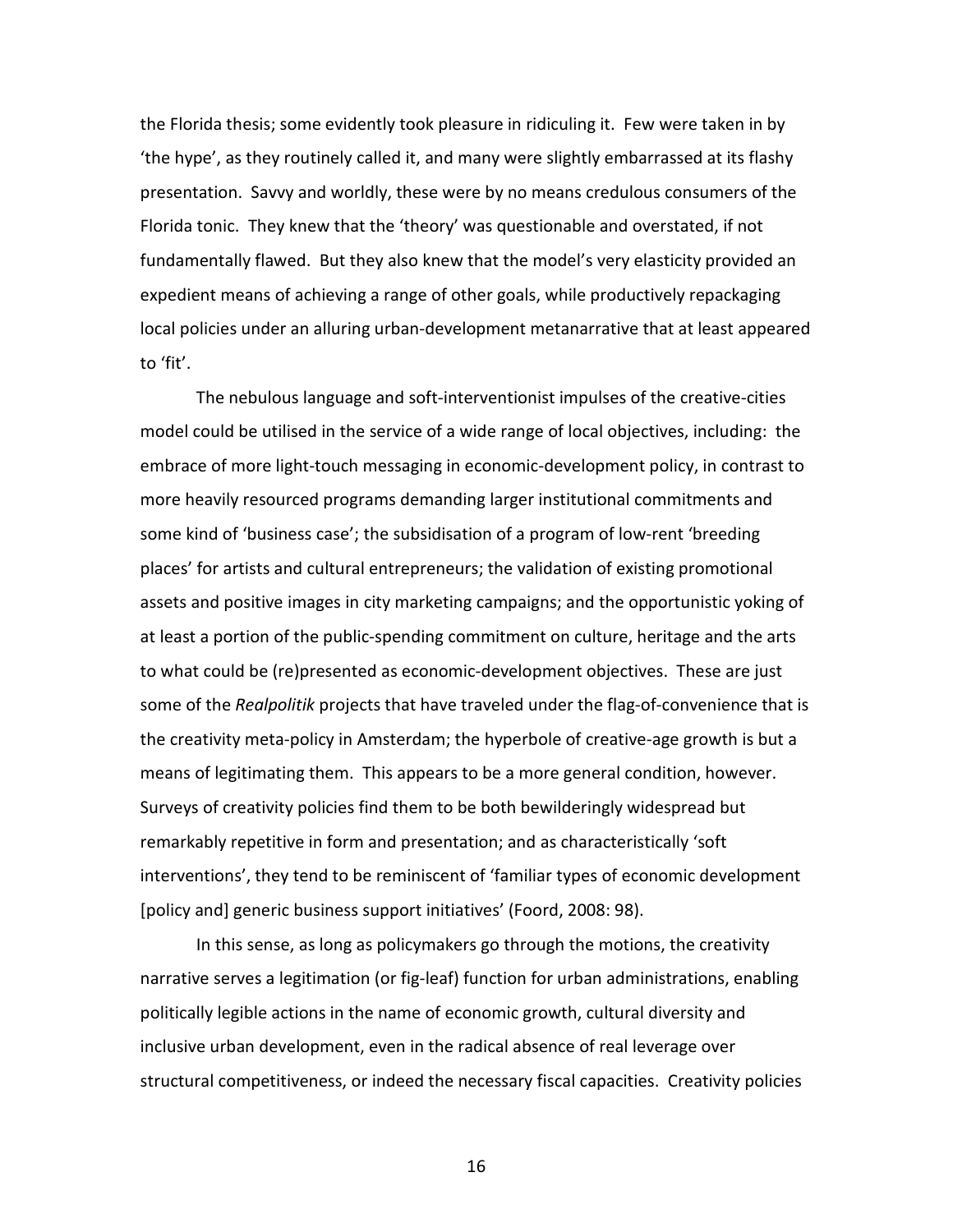are thriving in the vacuum generated by neoliberal scale politics—cities having assumed (downloaded) responsibilities in the areas of economic development and social welfare, while at the same time being stripped of the powers meaningfully to dispense these roles. In this 'responsibilised' context, talking about (and up) growth potential has become a necessary (though hardly sufficient) means for securing investment. The language of creativity provides a means of freshening up this jaded discourse, albeit mostly in the realm of symbolic gestures, eye-catching events and cultural proxies for what otherwise have to be a much more heavy-lifting economic-development effort. And just as before, the most tangible prize is very often not economic growth itself, since many of the so-called growth coalitions were, all along, 'grant coalitions', lobbing for discretionary *public* investment in the priority projects of the business community and local developers (cf. Peck and Tickell, 1994). Increasingly, governmental funds are allocated on a competitive (or 'challenge') basis to those cities best positioned to articulate a vision for creative (or 'smart') economic development. One of the many ironies here, in light of the rhetoric of creativity as a driver, and leading edge, of economic development, is that creativity policies (and the institutions that promote them) tend to be anything but self-propelling or self-financing. These too are usually grant coalitions. A review of the European experience, for example, pointedly noted the sector's 'entrenched public sector dependency' (Foord, 2008: 98).

Nevertheless, the discourse of creativity provides a convenient and expedient 'umbrella' function, a bigger story within which to (re)locate what might otherwise look like a somewhat incoherent array of existing programs, small initiatives and opportunist maneuvers. In cities like Amsterdam, the creativity script provided a sort of 'cover', and a more uplifting rationale, for a bundle instrumental, short-term and business-as-usual policy actions. As the director of a local think tank put it, 'It's nice for [local politicians] to be connected with a rock-star architect, or a *nom* fashion designer, or to be on the red carpet. It's great. It's fun. It creates great PR. As a politician that's what you want. But that's it … It's quite opportunistic … It is a very short-term perspective: the next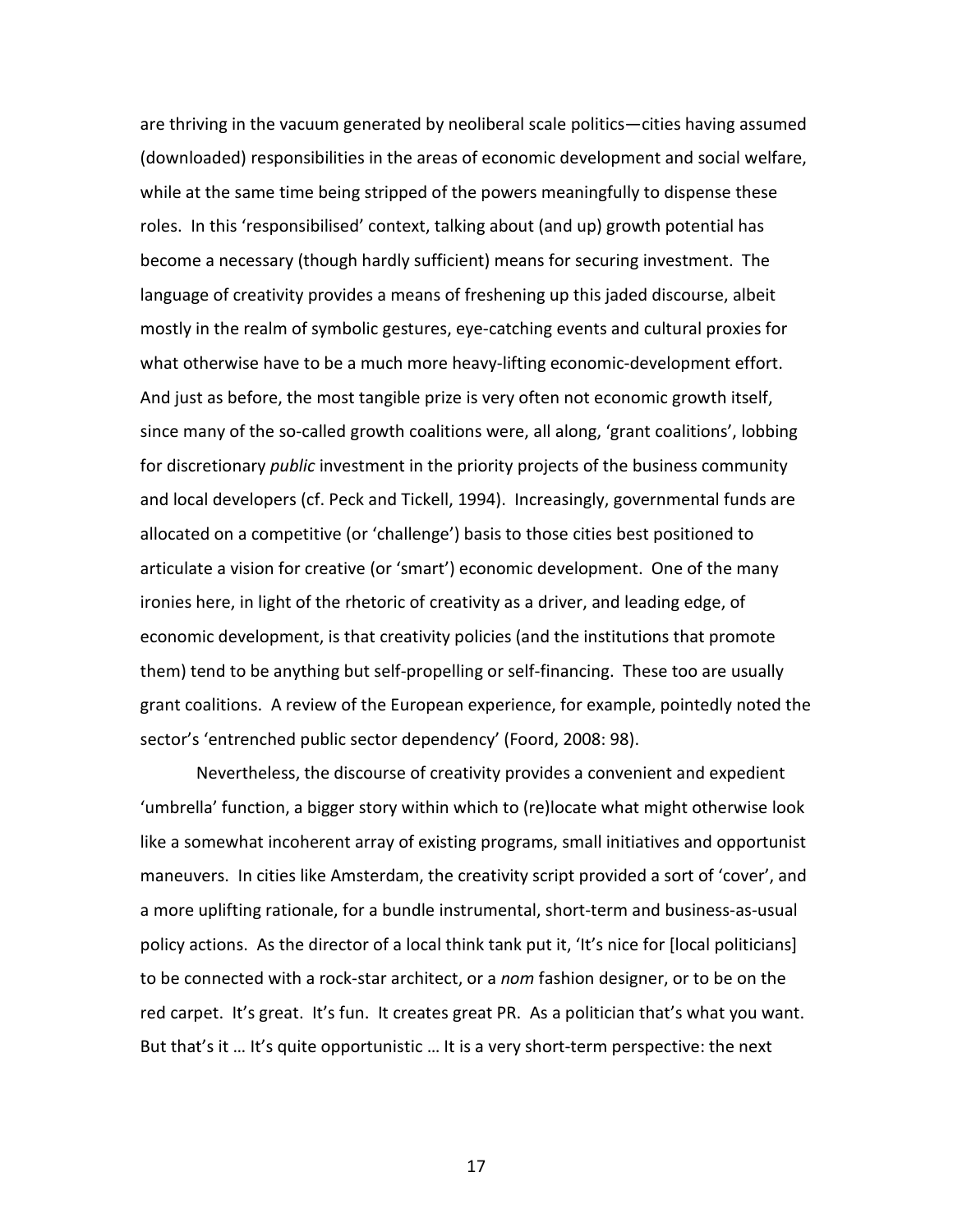festival, the next dinner, opening a new building, and most of the money [goes] to those kinds of opportunities'.

Consequently, when local policymakers describe creative-cities policy as an 'enabling technology', they do so in a double sense. Concretely, enables further rounds of policy development focused on the (newly constituted) object, and subjects, of creative urban growth. As a *flexible discursive frame*—closely aligned with, but to some degree mystifying, already-existing ideologies, imperatives and practices—it facilitates the consolidation and repackaging of extant lines of policy, with a favourable investment/payoff ratio. In this vein, tired policies can be cheaply refurbished, in the *à la mode* language of creativity; high-profile events and pet projects can be justified anew; marketing and promotion efforts can resound with some new tunes; and a host of (potentially controversial) initiatives involving unseemly doses of property speculation, gentrification, or regressive sociospatial redistribution can be legitimised or sanitised through disarming, soft-focus evocations of creativity, culture and inclusivity.

The serial, adaptive recycling of creative-cities policies, and their accelerated, relational reproduction across urban networks, reflects the *structural and symbolic conformity* of this policy package. It conforms with the underlying insecurity of the urban-managerial id, with late-neoliberal modes of urban governance and with the constraints of flex-labour markets, sociospatial polarisation, endemic interurban competition and gentrified housing markets—all of which the creativity frame endeavours, in effect, to translate into either necessities or virtues. Even if the utopian abstractions of the creative-cities thesis have proven easy to parody, both in theory and in practice, and not least by artists themselves, they have nevertheless found a ready market across urban policymaking communities in search of governing strategies capable of marrying a positive and inclusive development message with post-hoc rationalisations of incremental change. Hence the role of the creative-cities frame as an 'enabling technology', one that facilitates a purposeful re-narration of urban visions, along with the adaptive reuse of available policy instruments. ('As a label, it just works'.)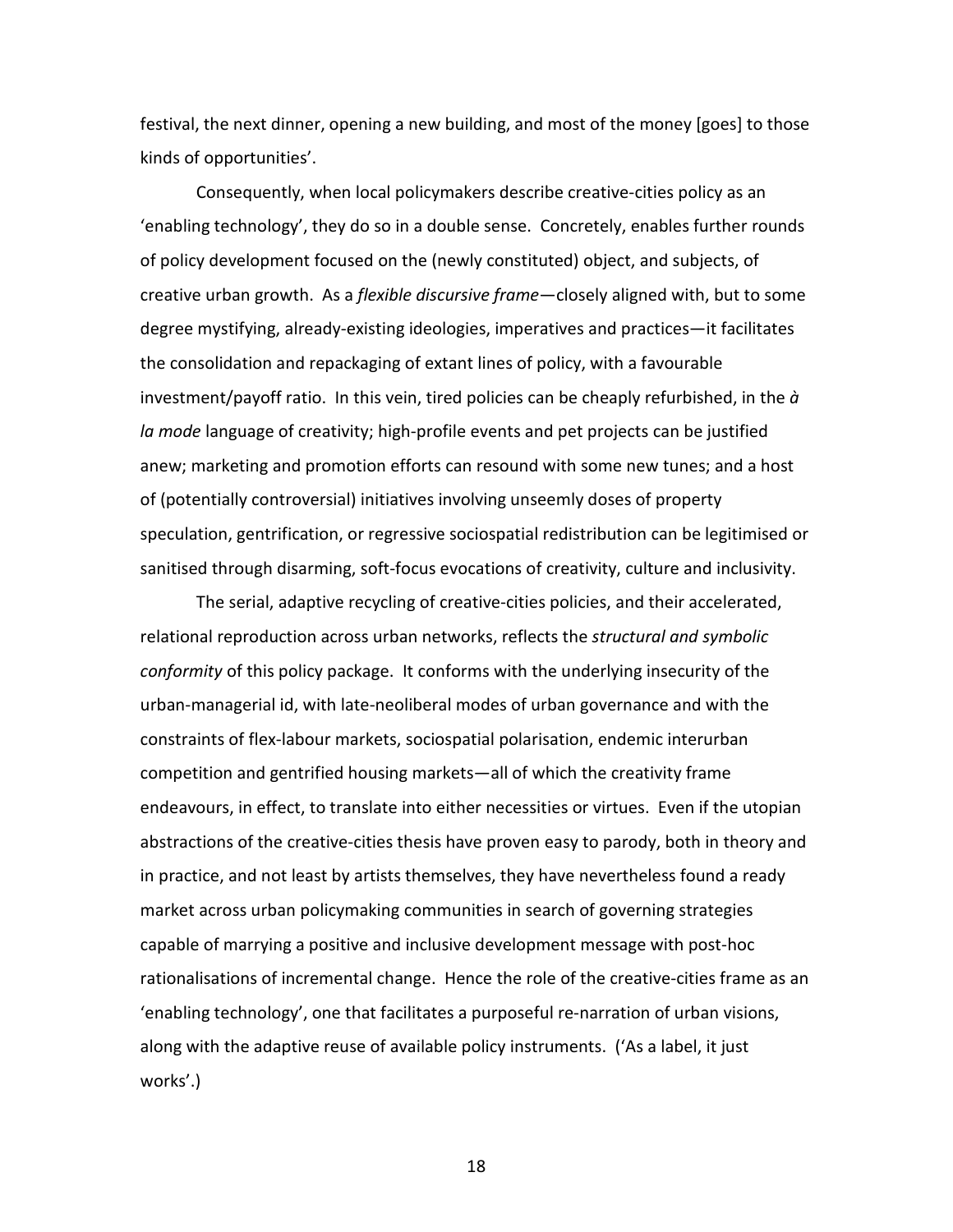The creativity fix is emblematic of a new generation of fast-moving urban policy models, which are hardly revolutionary in form or effect, but which have come to define especially intensive zones of emulation and mutation, enrolling networks of followers, borrowers and adapters. It typifies a new generation of urban 'models' that are purposefully disembedded, and unmoored from their local conditions of existence and possibility, after which they can be prescriptively abstracted as ostensibly pan-urban *solutions*. As such, the models themselves are effectively constructed within an interurban space of policy circulation, across which they continue to mutate. Although they may be tagged to certain sites of authenticity or 'truth spots', like San Francisco or Austin, Texas, it may be more accurate to say that these models 'come from nowhere'; they are creatures of the circulatory networks of 'fast' urban policy, mobile manifestations of its symbolic order.

It is in this respect that the creative-cities phenomenon and its widespread policymaking reverberations are best understood as a 'syndrome' (cf. Scott, 2006), rather than some straight-line outcome of Florida's bestselling intervention. There are many members of the culture club, and surely hardly any joined against their will. But there were certainly many that did so in circumstances hardly of its own choosing. In doing so, they were making a calculation, as well as considering what the (viable) local alternatives looked like. Maybe it is the case, pragmatic policymakers will privately concede, that a Florida-style intervention could never really be expected to transform the 'real' economy, but it given that it tends to travel with other 'good' things (subsidies for the arts, a message of social tolerance, some upgrading of streetscapes), then where is the harm?

The appeal of creativity fixes lies in the *work that they do*. This does not mean that they 'work' as policy interventions, in the strict terms of cost-benefit analysis or impact evaluations, although it is worth noting that library of such studies is practically bare, despite the thousands of creativity initiatives that have been launched in cities around the world. Rather, they 'work' in the sense that they serve a purpose, especially in the humdrum world of local economic development, where the cupboard is also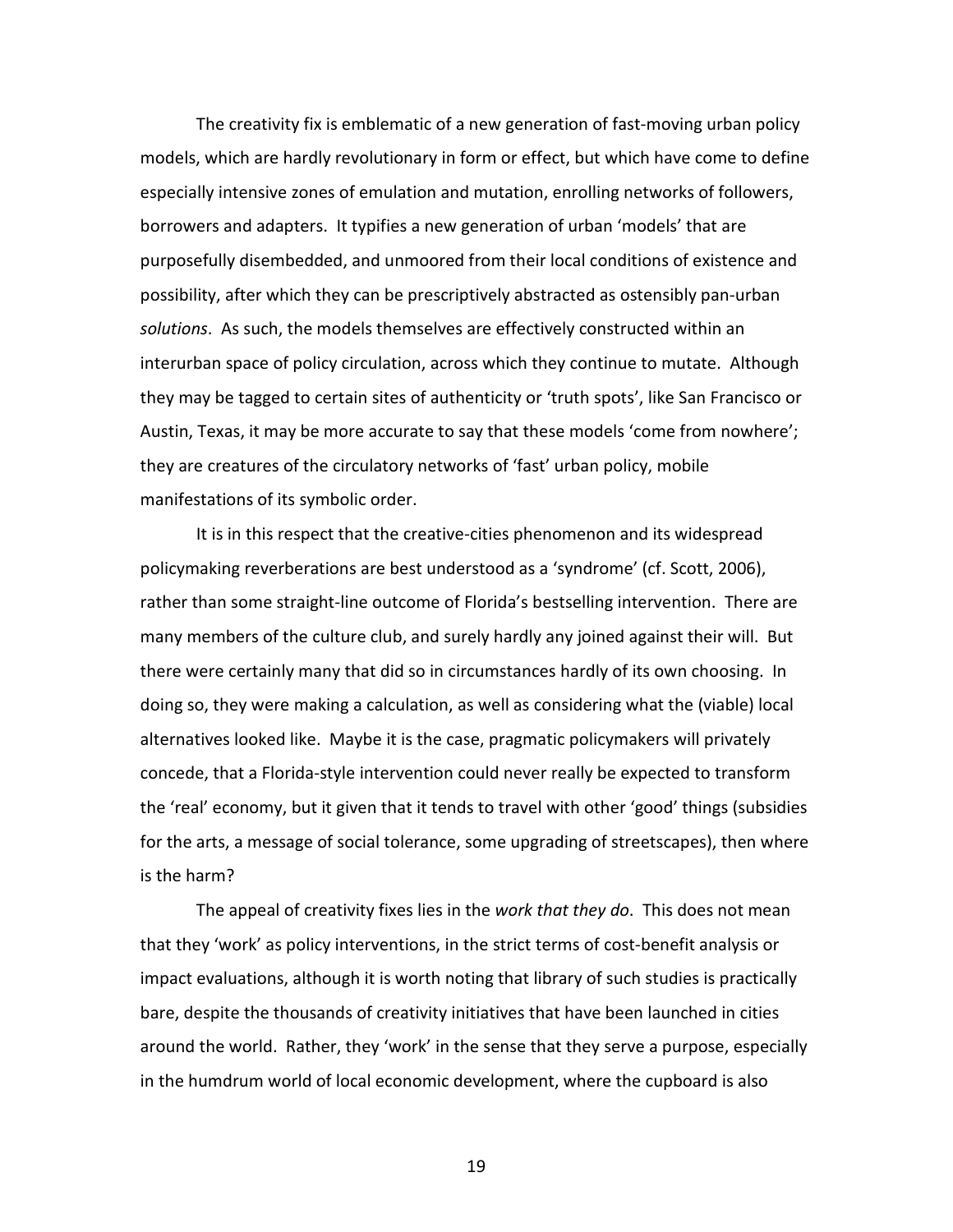pretty bare when it comes to needle-moving, genuinely effective, yet fiscally affordable and organisationally feasible interventions. In the space of mainstream urban economic-development policymaking, at least in North America, the spectrum of 'viable' interventions at the local scale is hardly wide. Florida-style creative makeovers sit somewhere between the soft centre and its somewhat-progressive flank, with the basicto-basics deregulation redux favoured by orthodox economists like Edward Glaeser dominating its more no-nonsense, no-frills wing, with the latter making the case for tall buildings and loose zoning, and the former licensing softer, 'cultural' interventions (see Peck, 2014, 2016). Neither of these approaches—Glaeser on the centre right and Florida on the centre left—come close to realising the promises of their advocates, but in truth most local policymakers are savvy enough to know this already. What they also know is that low-impact, minimally-disruptive, and market-friendly interventions of the creative kind are politically expedient, they 'fit.'

## **Conclusion: a fading fad?**

Taking as its focus the 'cultural turn' in urban economic development, in the wake of Richard Florida's signal intervention, this chapter has explored the rise and reception of this all-but ubiquitous policymaking fix. Hailed as a transformative moment by some, but passed off as little more than a sideshow by others, the rise and rather surprising durability of creative-cities policymaking can be seen as significant for at least two reasons. First, the conspicuous speed and spread of its accompanying bundle of frames and formulas, its techniques and its texts, speak to the operations of an ascendant regime of fast-policy development, or urban-policy mobility (see McCann, 2011; Peck, 2011), the reciprocating circuits of which have connected cities near and far in shared programs of experimentation and emulation. In this context, creative-cities policies have come to represent not so much the leading edge of innovation but a cheap-andcheerful version of the lowest common denominator, a set of normalised routines valued more for their political-economic congruence and feel-good atmospherics than as any sort of trigger, realistically speaking, of transformative change. Second, urban-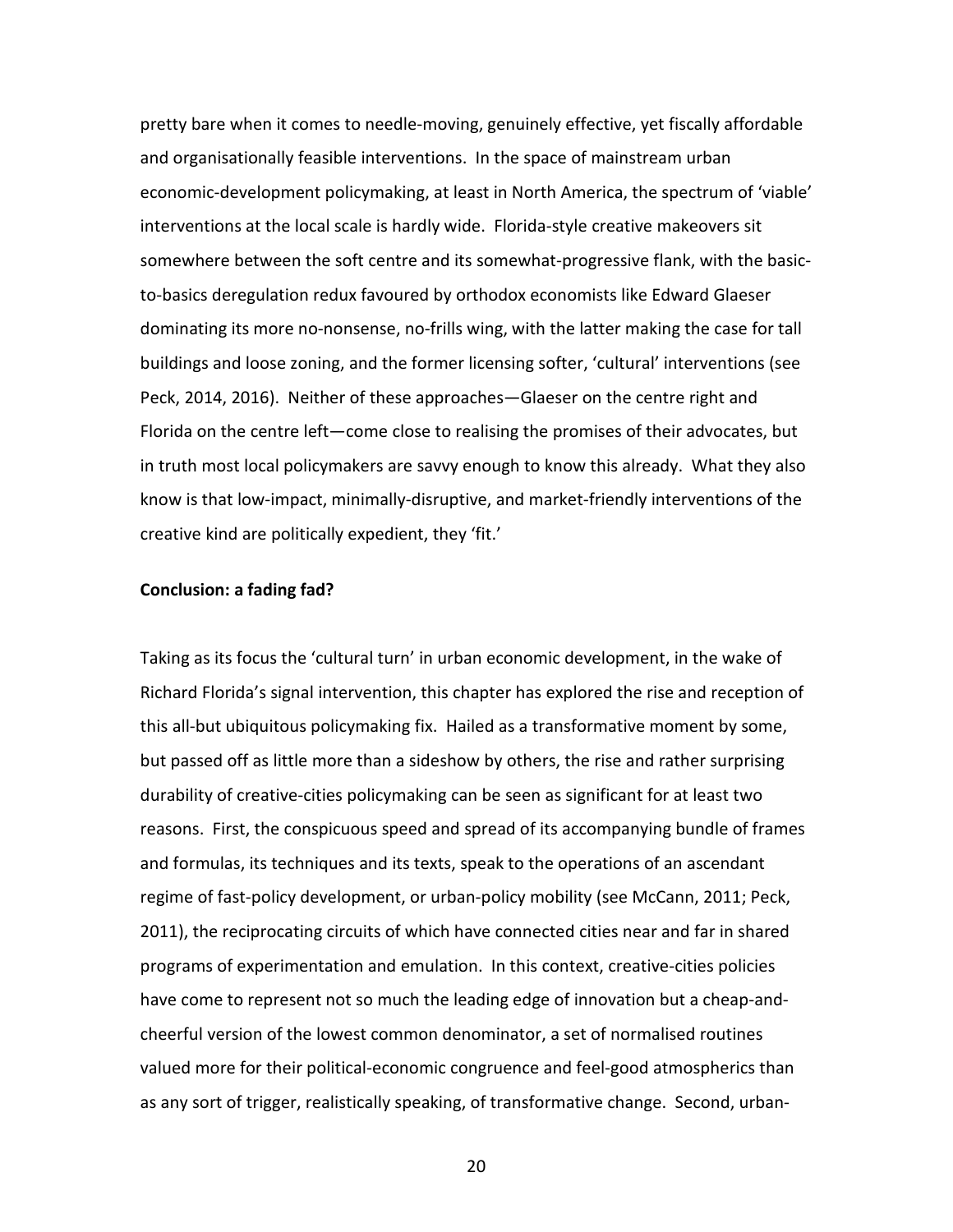creativity policies have come occupy a strategic position in a reconstructed symbolic order, where as a proxy form of economic policymaking they reflect distinctively lateneoliberal tendencies for the simultaneous responsibilisation and incapacitation of municipal government (see Hackworth, 2007; Peck, 2014). They have become stubbornly recurring features on the policymaking landscape not so much because they 'work', but because of the work that they do.

The argument in this chapter has been that the discourses and practices of creative-cities policymaking are barely disruptive of the prevailing order of neoliberal urbanism, for which it furnishes cultural legitimation. The creative-cities model represents a 'soft' policy fix for this neoliberal urban conjuncture, working mostly at the level of signs and symbols, rather than as an impetus for deeper economic or institutional change, being framed in such a way as to coexist with polarising housing and job markets, market-friendly development, retrenched social programming, publicsector austerity and always-intensifying competition for jobs, investment and assets (see Peck *et al*, 2009, 2013). In this context, it makes a (mostly quite disarming) case for modest and discretionary public spending in favour of cultural asset-building and the exploitation of creative potential, while elevating bundle of elite lifestyle preferences to the status of urban-development desiderata. As such, beyond its substantive effects on the content and goals of urban policy, the diffusion of the creativity credo reflects a shift in the policymaking culture itself. For more than 15 years now, Richard Florida has epitomised, indeed embodied, this transformation, even though it was not entirely of his own making of course. It is probably more accurate to say that he too rode, rather than made, the wave.

This said, the fact that Florida has recently changed his tune and to some extent his tone begs the question of whether this act of repositioning will make much of a difference. The author of *The New Urban Crisis* has described as 'deeply disturbing' the revelation, theatrically presented as a traumatic personal discovery, that the spatial clustering of talent, '[t]he greatest driver of innovation, economic growth, and urban prosperity … conferred the lion's share of its benefits on the already privileged, leaving a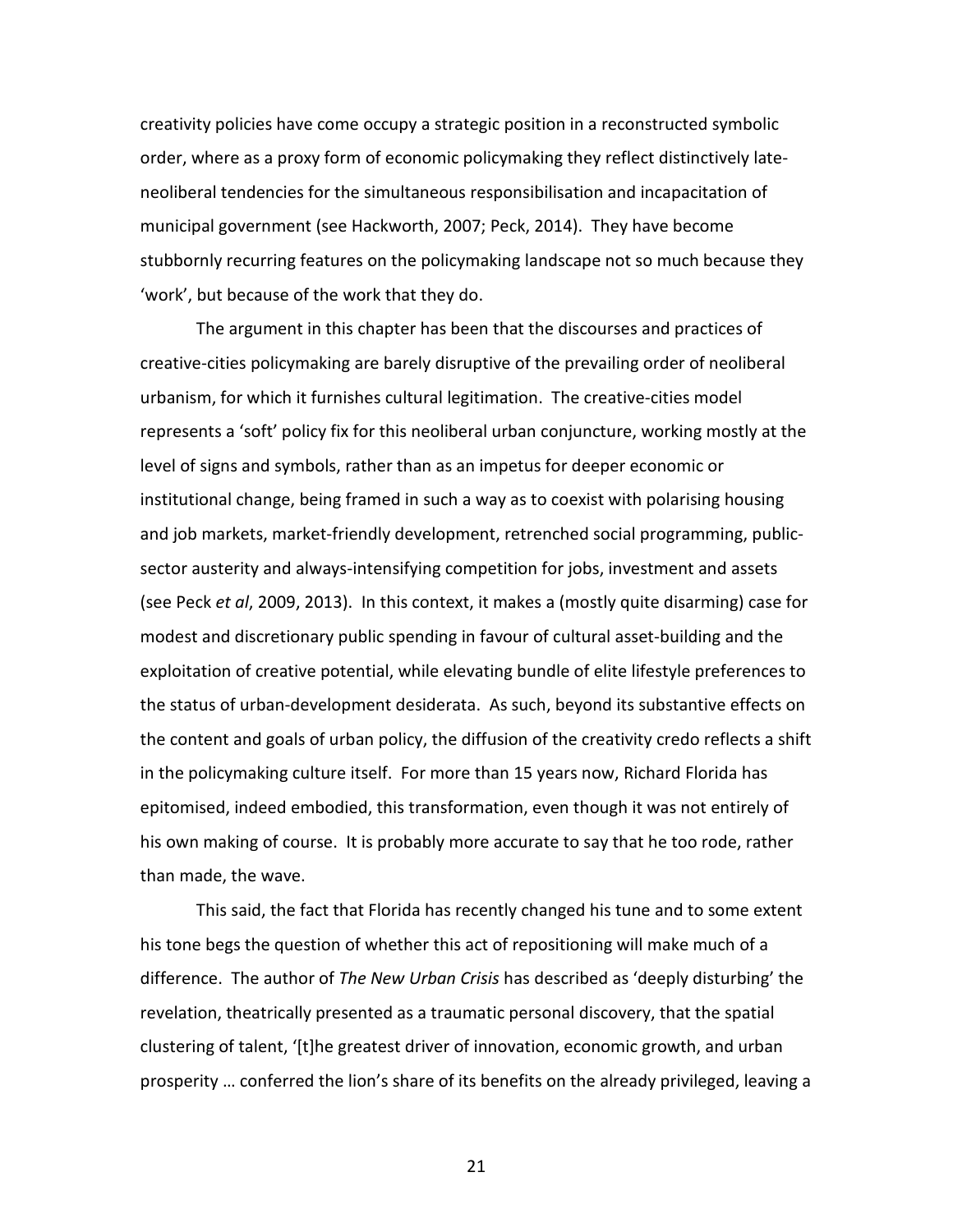staggering 66 percent of the population behind' (Florida, 2017: xviii). Whether this 'discovery' really did require extensive retooling in the methodological techniques of urban sociology, followed by fearless dives into mysterious datasets, as Florida (2017: xvii, 241) has claimed, is perhaps beside the point, in light of the fact that '[t]o sense that American cities were becoming more unequal only took a pair of walking shoes and eyes unshielded by rose-tinted hipster glasses' (Brook, 2017: 114), or for that matter, passing familiarity with a raft of socioeconomic trends that have been extensively documented and debated since at least the time of Reagan (see Harrison and Bluestone, 1988). For his part, Florida evidently relishes the give and take with his fellow urban gurus, like Joel Kotkin or Edward Glaeser, although his real critics apparently drive him 'nuts'. He has said that has no time for 'the people who run around in geography departments and who've just given up reality' (quoted in DePillis, 2016), taking critiques from the right and the left in his stride, as if to affirm his secure position in the depoliticised centre, or somehow above the fray. In a strange way, though, this may in fact be where the creative-cities thesis really lives today, not on the edgy frontier of urban innovation, but deeply embedded in a culturally realigned policymaking orthodoxy.

## **References**

- Bréville, B. (2017), 'Seattle, capital of the hipster boom', *Le Monde Diplomatique*, November, 8-9.
- Brook, D. (2017), 'Creative alibis', *The Baffler*, **35**, 108-116.
- Bures, F. (2012), 'The fall of the creative class', *Belt Magazine*, 15 June, accessed 6 January 2018 at http://beltmag.com/fall-of-the-creative-class.
- Bures, F. (2017), 'Richard Florida can't let go of his creative class theory. His reputation depends on it', *Belt Magazine*, 13 December, accessed 6 January 2018 at http://beltmag.com/richard-florida-cant-let-go/.
- DePillis, L. (2016), 'The re-education of Richard Florida', *Houston Chronicle*, 24 October.
- Dorling, D. (2017), 'The New Urban Crisis by Richard Florida review–"flawed and elitist ideas"', *Guardian*, 26 September, accessed 1 October 2017 at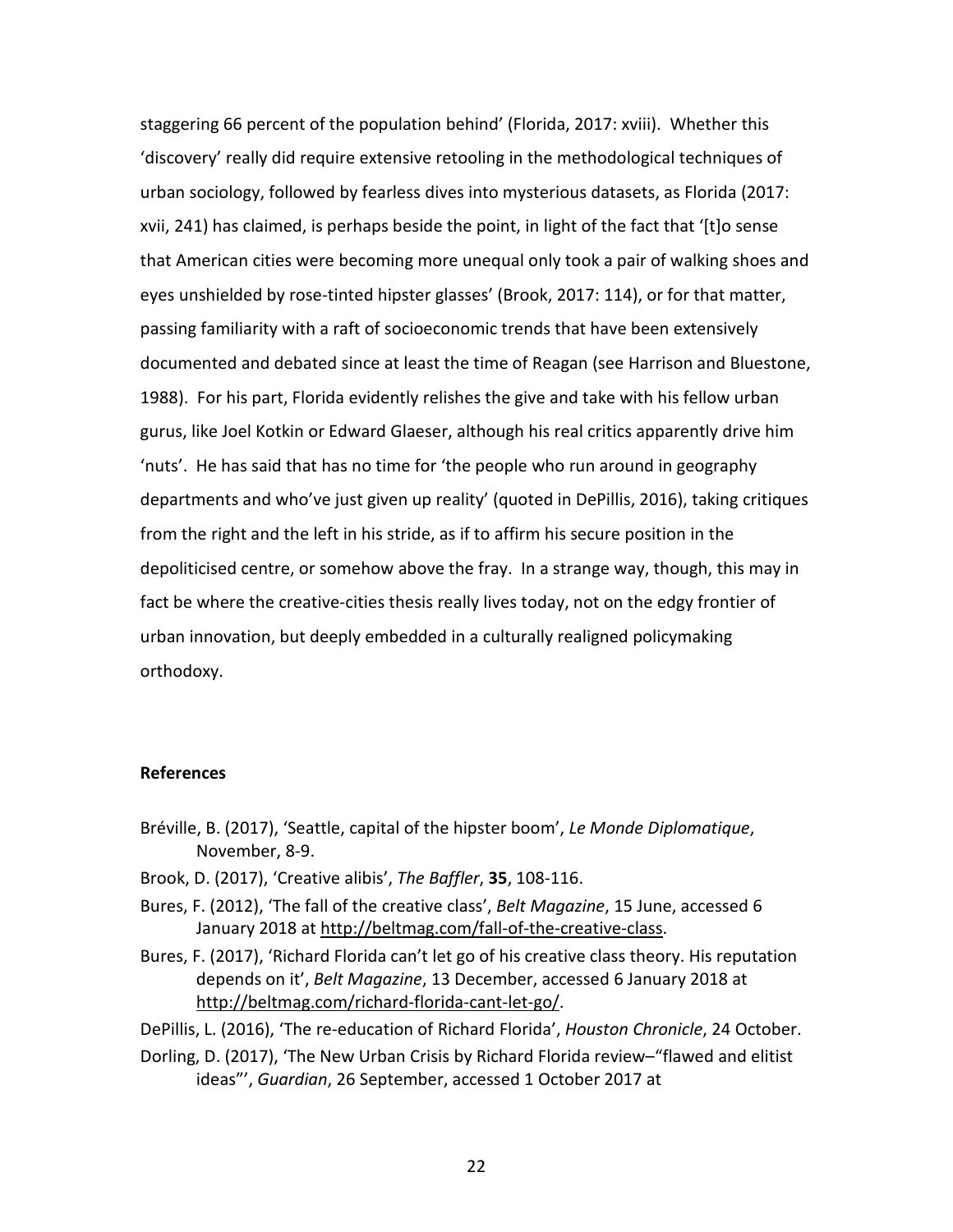https://www.theguardian.com/books/2017/sep/26/richard-florida-new-urbancrisis-review-flawed-elitist-ideas.

- Florida, R. (2002a), *The Rise of the Creative Class,* New York: Basic Books.
- Florida, R. (2002b), 'The rise of the creative class', *Washington Monthly,* May, 15-25.
- Florida, R. (2005), *The Flight of the Creative Class*, New York: Harper Business.
- Florida, R. (2017), *The New Urban Crisis,* New York: Basic Books.
- Foord, J. (2008), 'Strategies for creative industries: an international review', *Creative Industries Journal*, **1** (2), 91-113.
- Hackworth, J. (2007), *The Neoliberal City,* Ithaca, NY: Cornell University Press.
- Harrison, B. and Bluestone, B. (1988), *The Great U-Turn,* New York: Basic Books.
- Harvey, D. (1989), 'From managerialism to entrepreneurialism: the transformation in urban governance in late capitalism', *Geografiska Annaler B*, **71** (1), 3−17.
- Kingfisher, C. (2013), *A Policy Travelogue,* New York: Berghahn.
- Lehmann, C. (2003), 'Class acts', *Raritan,* **22**, 147-167.
- MacGillis, A. (2010), 'The ruse of the creative class', *American Prospect,* **21** (1), 12-16.
- McCann, E. (2011), 'Urban policy mobilities and global circuits of knowledge: toward a research agenda', *Annals of the Association of American Geographers,* **101** (1), 107–130.
- Peck, J. (2005), 'Struggling with the creative class', *International Journal of Urban and Regional Research*, **29** (4), 740−770.
- Peck, J. (2011), 'Geographies of policy: from transfer-diffusion to mobility-mutation', *Progress in Human Geography*, **35** (6), 773–797.
- Peck, J. (2012), 'Recreative city: Amsterdam, vehicular ideas, and the adaptive spaces of creativity policy', *International Journal of Urban and Regional Research,* **36** (3), 462–485.
- Peck, J. (2014), 'Entrepreneurial urbanism: between uncommon sense and dull compulsion', *Geografiska Annaler B,* **96** (4), 396-401.
- Peck, J. (2016), 'Economic rationality meets celebrity urbanology: exploring Edward Glaeser's city', *International Journal of Urban and Regional Research*, **40** (1), 1- 30.
- Peck, J. and Theodore, N. (2015), *Fast Policy*, Minneapolis, MN: University of Minnesota Press.
- Peck, J., Theodore, N. and Brenner, N. (2009), 'Neoliberal urbanism: models, moments, and mutations', *SAIS Review of International Affairs,* **29** (1), 49-66.
- Peck, J., Theodore, N. and Brenner, N. (2013), 'Neoliberal urbanism redux?' *International Journal of Urban and Regional Research,* **37** (3), 1091-1099.
- Peck, J. and Tickell, A. (1994), 'Too many partners … the future for regeneration partnerships', *Local Economy,* **9** (3), 251-265.